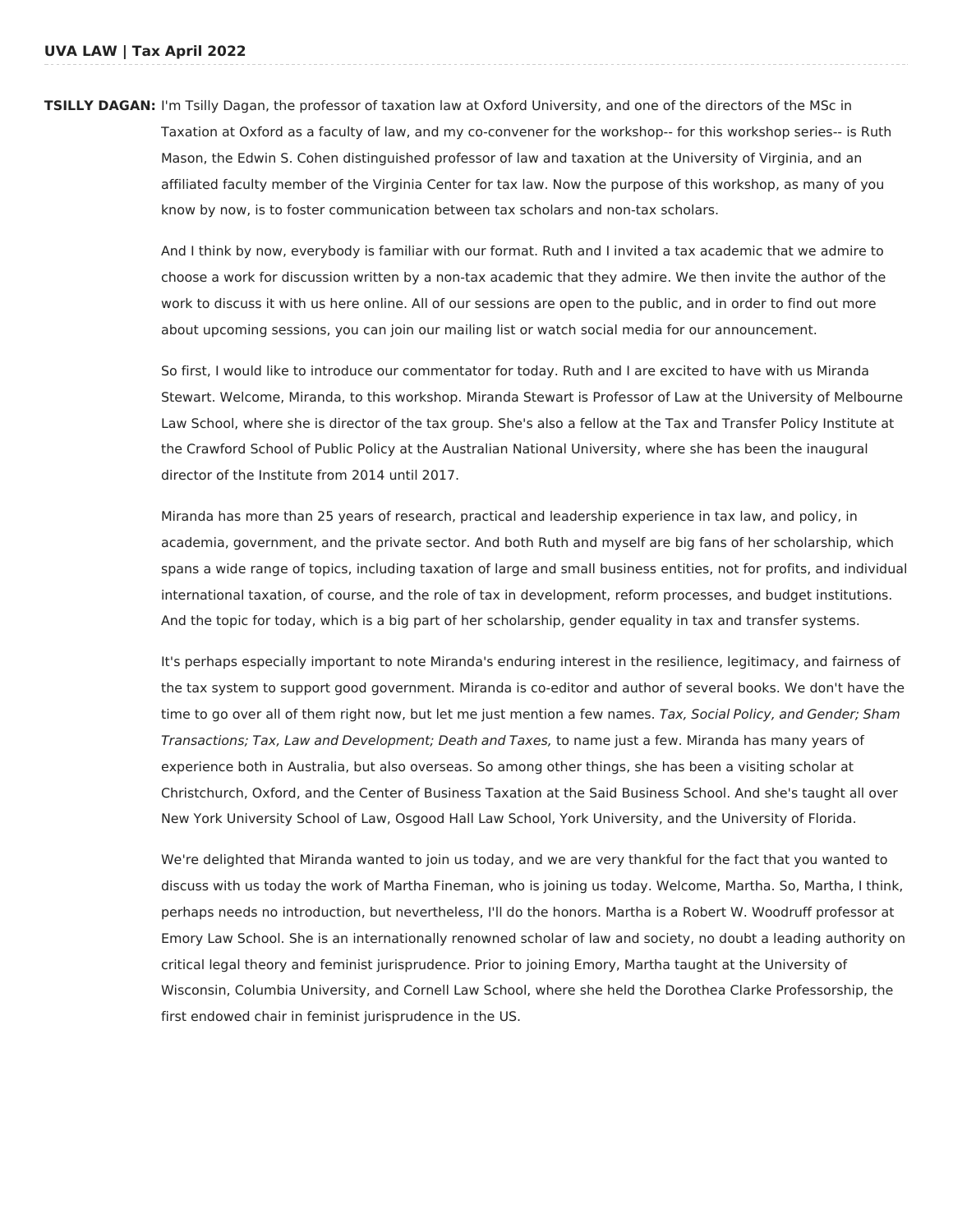And at Emory, Martha serves as the founding director of the feminism and legal theory project, as well as the vulnerability and the human condition initiative, which emerged from that project. She has received numerous awards for writing and teaching, including the prestigious Kalven Jr. Prize for work in the law and society tradition, the Ruth Bader Ginsburg Lifetime Achievement Award, and others. Martha's scholarship leads and expands the boundaries of feminist jurisprudence. Of particular importance is her path breaking legal framework based on vulnerability theory, which many of us are familiar with, and that theory offers an alternative paradigm to a human rights approach to state responsibility and social justice. But today, we will start with an earlier stage in Martha's scholarship, and focus on dependency, and hopefully if time allows, perhaps we'll have some time to discuss some of the vulnerability approach as well.

So Miranda has selected for us, for today, a book chapter by Martha entitled "Cracking The Foundational Myths Of Independence, Autonomy, and Self-sufficiency," and we're very grateful that Martha has agreed to join us today to discuss it. The paper, as you can see, points the spotlight to a topic of utmost importance, the reliance of the market on the provision of non-market services. It highlights dependency as a major feature of the human condition, as a universal and inevitable part of the human development, rather than being a pathological, avoidable result of individual failings.

The paper asks fundamental questions that I believe stand, and should stand, at the core of any discussion of tax law and policy-- importantly, how to properly value in society's resources, and how to fairly redistribute them. So welcome Miranda and Martha. Before we jump into the paper, I just wanted to note the formats. And Miranda will start by commenting on Martha's work, Martha will respond, and then Miranda and Martha will engage in some back-and-forth conversation. And depending on the time, Ruth and I may make some remarks, to which, Miranda and Martha, you are welcome to respond before we open up the conversation to for the participants to take part in it.

So participant, if you would like to be in the [INAUDIBLE], please use the Raise Hand function in your Zoom browser. If you can't find it, just click on participants, and then Raise Hand. I'm sure everybody is fluent in Zoom terminology by now, but nevertheless. Please note that this session is recorded, and the first part, before the Q&A, may be posted on our website-- which includes, by the way or all of our prior sessions. So you're welcome to check those out after today's session.

Also please, if you may, convey your name and [INAUDIBLE] affiliation in the chat box so that we who's here, and so that we can share this information with Martha and Miranda after the session. And so without further ado, let me please turn things over to Miranda. Go ahead.

**MIRANDA STEWART:** Great. Thank you so much, Tsilly and Ruth. Greetings, everybody from the other side of the world, and also a long way down south on the planet. I had to put an artificial background up, because I'm in my office at 10 past 11:00 at night, and everything is dark, pretty much. So I thought I would show you a sunny picture of the Melbourne University campus.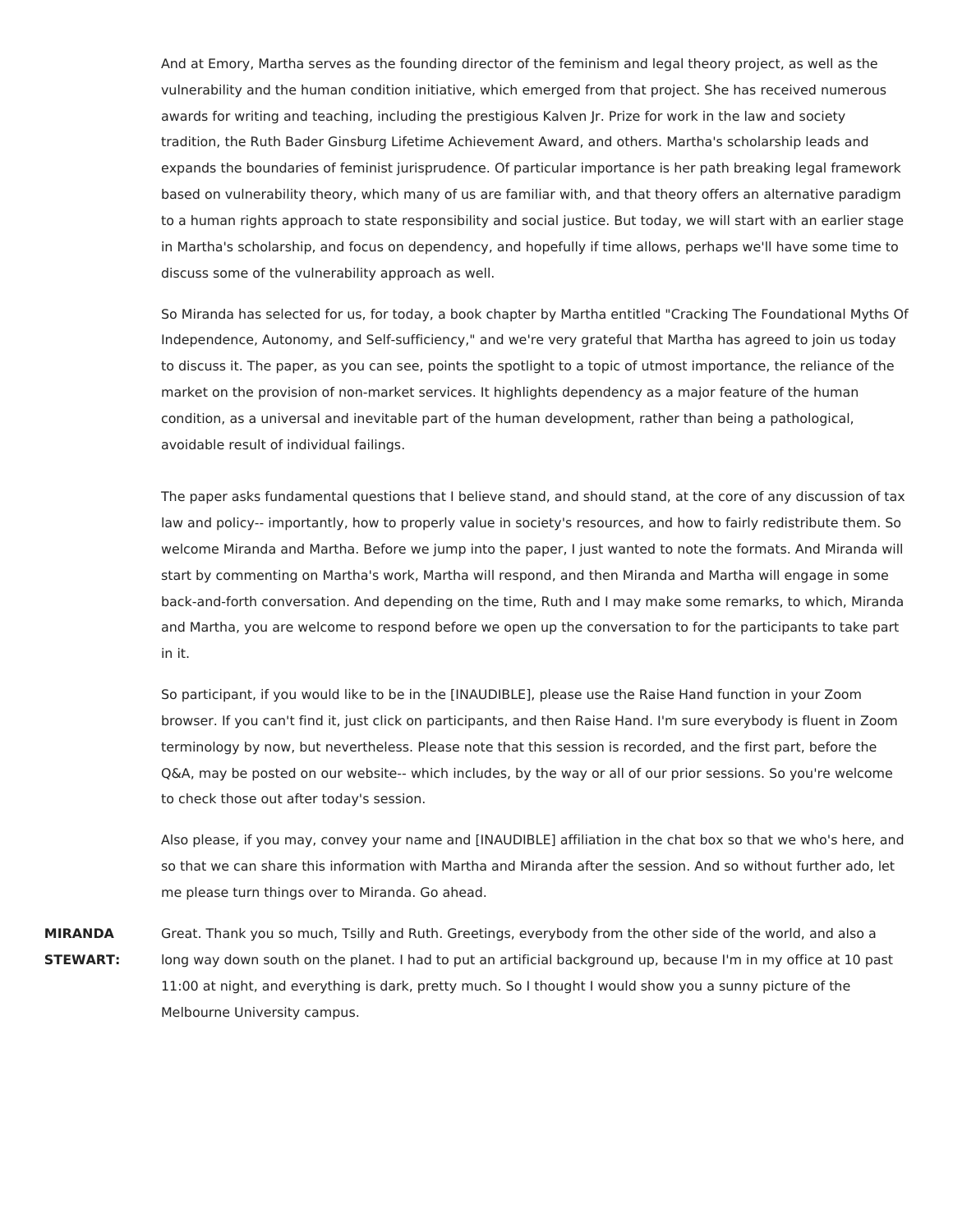It's really wonderful to see so many people here, and I'm tremendously honored that Martha agreed to join us. So I should say that, and I should also say congratulations to Tsilly and Ruth. This is really a wonderful initiative, really interesting series of conversations so far. My participation so far has been, basically, the recordings, given the time zone issue. And I have to say, I can't see too many Australians here, but I do know there are a few down under people who would like to see the recording, or listen to the recording as well. So you do have a more global impact perhaps than is obvious online.

So yeah-- so actually, just before I start, Tsilly, we sort of thought 15, 20 minutes. Obviously, I may take less than that initially, even. Can I get a sense of how long we're going altogether?

**TSILLY DAGAN:** So we aim at anywhere between an hour and an hour and a half, but feel free to take your time.

**MIRANDA STEWART:** Yeah, OK. That's great. OK, so let me take a step back into why I had the-- the first choice when Sally and Ruth said who might you like to talk to, and whose work might you like to talk about, which is not tax, but which has been inspirational and influential. And I have to say, Martha was actually my first the thing that came to mind as I was sort of thinking through the audience thinking through the kinds of issues we might want to address. And so I was really delighted that my first choice not only was suitable for the event, but also that Martha was available and interested.

> So it's a bit of a step back. Before I get right into the chapter that I've suggested people read, I'm sure there are some in the audience who've read much more of Martha's work, but perhaps not everyone is so familiar with it. It's a bit of a personal story as well. So if I take a step back to the 1990s, which is showing my age in that biography of 25 years experience. I suspect that's now on the low side. I need to update the biography. There's a few more years in there now.

> So in the late 1990s, I did graduate study at NYU. So I came over from Australia to the US, and I met some of the folks who are on this call sort of in that time as well. I was doing my international tax study, but I was also really exploring American legal scholarship more broadly, I guess-- not just through sort of formal coursework, but also building the research projects. I already had coming out of legal practice, and aiming for an academic career, I guess.

> And I had already done some work on feminist legal theory in Australia, and some study, and some reading and writing in that area with Australian scholars. And one reason why that was that's interesting is that Australian feminist legal scholarship, obviously, it covers a whole range of areas of law as it does elsewhere in the world. But because of the design of our welfare state-- and then on the revenue side, our tax system-- there was a lot even in the '90s, and in the '80s, and going back even earlier than that, there was already quite a lot of feminist scholarship about the welfare state and about-- even about taxation in Australia.

> So there was some early scholarship in the US obviously on these issues, and also in Canada that I'm familiar with. And these are the Anglo jurisdictions. Clearly things are happening in other jurisdictions, and other languages that I'm not familiar with. And there was actually a fair amount of cross-fertilization also with the Nordic states. I see [INAUDIBLE] is-- they are very nice to see you, and Australian scholars were sort of learning from the Nordic-- the feminist scholars in the Nordic states, especially in the way they were thinking about social welfare.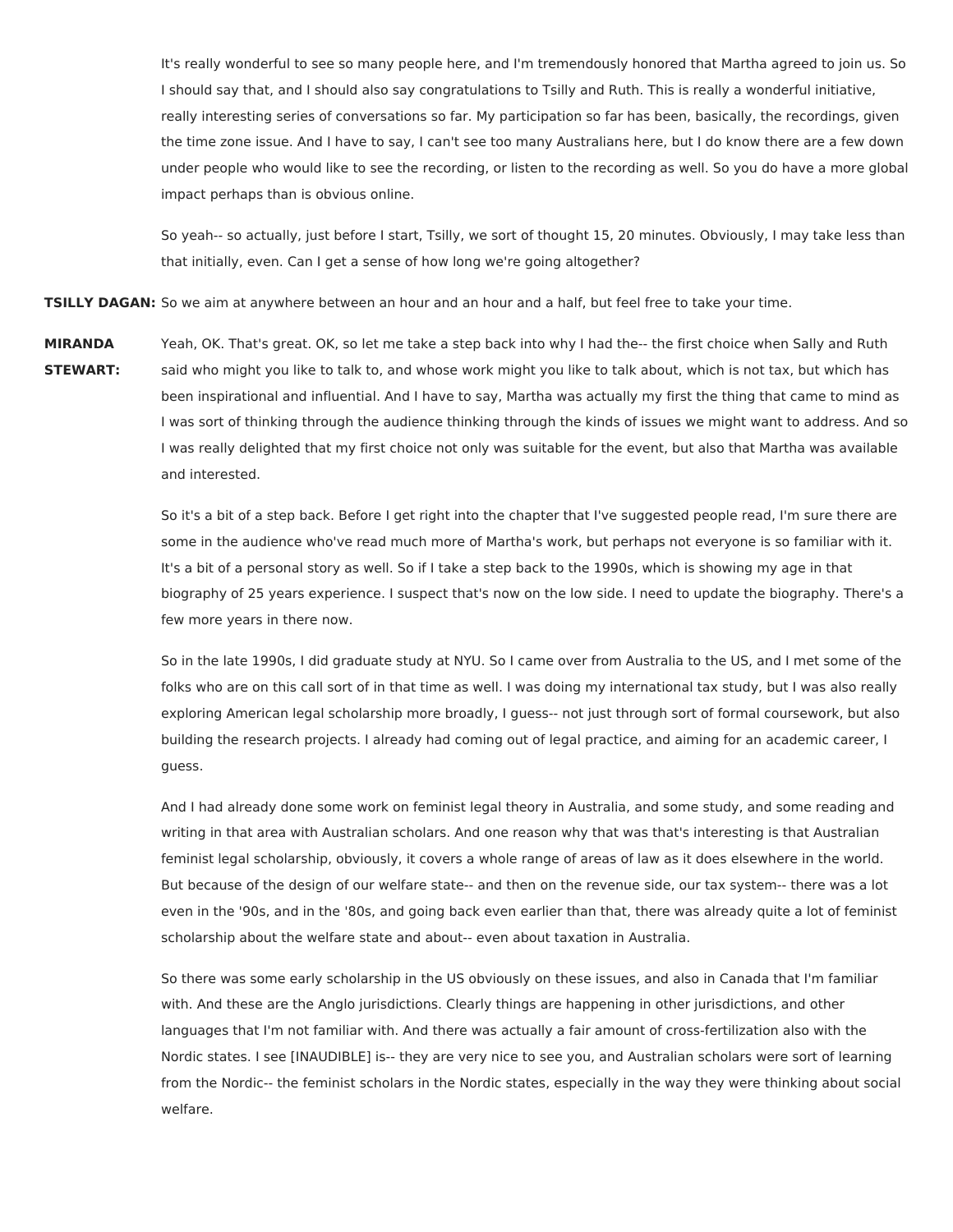So I'm sort of open to these ideas of trying to understand those intersections when I was reading the American literature. And I was also very fortunate to have made those connections at NYU and otherwise in terms of the other kind of scholarship that was happening at those schools, not just tax, and to have the opportunity to attend-- I think I attended a couple. I remember one in particular at Cornell, the feminist legal theory workshops that Martha initiated. So I think perhaps 1998 might have been when I attended, so I think they had been going for some time already before that in various different guises.

And so I met quite a lot of American scholars working on feminist theory, and also queer theory, and other critical-- critical race theory. These things were being brought together in the workshops. And there were some other tax scholars in the US who were using this theory as well. So that was very inspirational.

And it kind of also fed into some of my-- a couple of my earlier publications, and I sort of keep coming back to this from time to time when I'm not thinking about BEPS or other international tax stuff, is this relationship between gender equality, family, and care, and dependency responsibilities. And so, most recently I've come back into these questions again sort of thinking about it as a population-wide question, like a demographic issue in a sense, about aging populations, and declining fertility, and the distribution of responsibility for care-- care and resources, I suppose, in the population.

So I chose this particular chapter because it seemed to me to be quite a nice, concise way of introducing some of these ideas, which seem to be thematic in Martha's work. So the chapter is from the sort book Feminism Confronts Homo Economicus, which is a good kind of theme for tax lawyers, thinking about rational economic man, thinking about the way that individuals behave in the market, and how that relates to how we think about the family and the state.

And so, the whole book is an edited collection Martha has one or two other pieces in there, and obviously other scholars doing interesting work, discussing those issues, and the development of those issues in that critique. And then this particular chapter-- sorry, I'm just wanting to get that up in front of me-- "Cracking the Foundational Myths: Independence, Autonomy, and Self-sufficiency." So I might just highlight a couple-- sort of a few things in the chapter. I'm hoping that those in the room, at least, have been able to have that in front of you. Hopefully, if you haven't read it before, you had a chance to have a bit of a look at it.

So it's from 2005, but to me it sort of summarizes and brings together some of the themes that I had encountered in Martha's work in the 1990s. So it's a-- Martha can correct me if I've misunderstood that, but it seemed to me it to be that good summary. So a couple of interesting aspects here, this issue of-- the situation of the caregiver and the situation of women, mostly characterized as homemakers, caregivers, in that family and household, in feminist analysis-- or in our analysis about thinking about tax and the family, or welfare in the family, it always seemed to me that the carer-slash-mother sort of appears and disappears in the discourse.

Like it's sometimes really visible. Sometimes we put that carer kind of front and center as being the only thing or the main thing that this position, this role in the family does, and sometimes we don't see it at all, because we just see the household as a single unit. We don't see that activity inside the household, or we only see the breadwinner. We only see it when it encounters the market in some sort of public way, waged way.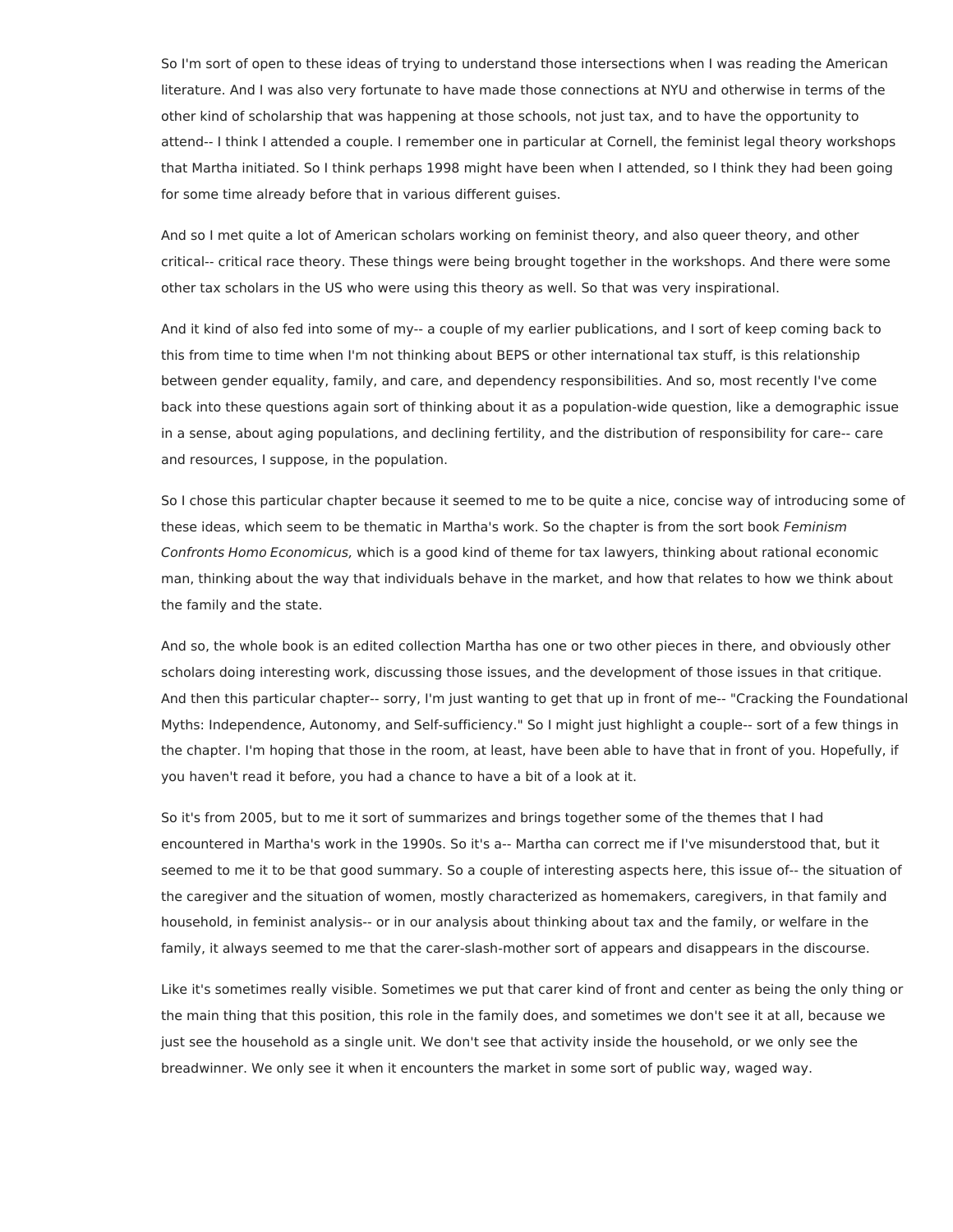So in this chapter, it seems to me Martha sort of interrogates that question, right, about how do we understand that carer role, and how do we understand the person as an individual-- basically the person in their relationship to others in the family, but also to the population as a whole, to the community, or society, through the state. And so she's testing not only what is the carer and how do we think about that, but is it is it really a good idea, on the other hand, just to think of us as individuals, to kind of separate out that?

That difference is a bit-- was a bit confrontational to me, I guess, because my initial approach in terms of feminist theory and thinking about gender equality was to kind of require us to think of women as individuals, to separate out women from that relational role in the family and caregiving role. So what's interesting and challenging about Martha's work here and earlier is that she tests both propositions-- both the proposition that you're always relational and caring, and the proposition that you might always want to be an individual who's independent and should be characterized as a separate individual in the market, or in government policy. It is interesting, when I go back to this chapter, Martha-- it's been a few years since I had read it-- is that quite a lot of what you say does sort of ring true now.

So even just on the first page, on 179, you talk about the idea of the assumed family as an ideological construct, but with a particular population, and a particular gendered form. And we could sort apply that in any different context today to think about what is the particular form it takes in a particular context. If I just move forward through the chapter a little bit, some of the headings that Martha uses really draw out these core themes in sort of feminist analysis, both of social welfare and of taxation.

So the classic dichotomy of the public and the private, and the-- again, the kind of complexity of that public and private, that the family is perceived really as private. We had this privatization of care. But then as Martha points out, and I think Tsilly has already mentioned as well, the market and the state depend absolutely on that care in order for those public realms to function. That is that it's saying that it becomes private doesn't mean it disappears. It actually just-- it becomes sort the foundation for what then is constructed as public.

So two of the things that Martha does explicitly-- and this brings us to the dependency idea in the paper-- is first of all to highlight, I guess, the reality of dependency for all of us. So this is the human condition, this idea that we all are, at different times in our lives, dependent. And you could just say that the most simple level, and rather than engaging with more complex kinds of dependency, Martha sort of points at we can just say biological dependence, and leave it at that as a kind of starting point at least. So we are all infants. We are all, or most of us, many of us get sick at different times, get tired. We have to sleep, some of us get old.

And so we have this life course of moving in and out of states of being more or less dependent. So there's that kind of life course idea of primary dependence, if you like. There's a much more general way, it seems to me, that Martha is talking about dependence here, and that is that idea that, in our societies as we currently live in them, and in our system, we are all fully dependent on each other, on our governmental systems, and on the way that we construct our markets. We couldn't exist as humans without this sort of broader set of social infrastructures, if you like. They kind of construct us as humans. We can't live outside society.

So this is not-- I mean, this is a point that law and society scholars make in many different ways in their work, but it's important, I think, to say that we're not dependent only in terms of our biological life, and from infants, and so on, which is the most obvious dependence, but we're also dependent for our very kind of conceptual and kind of physical existence on this broader collective.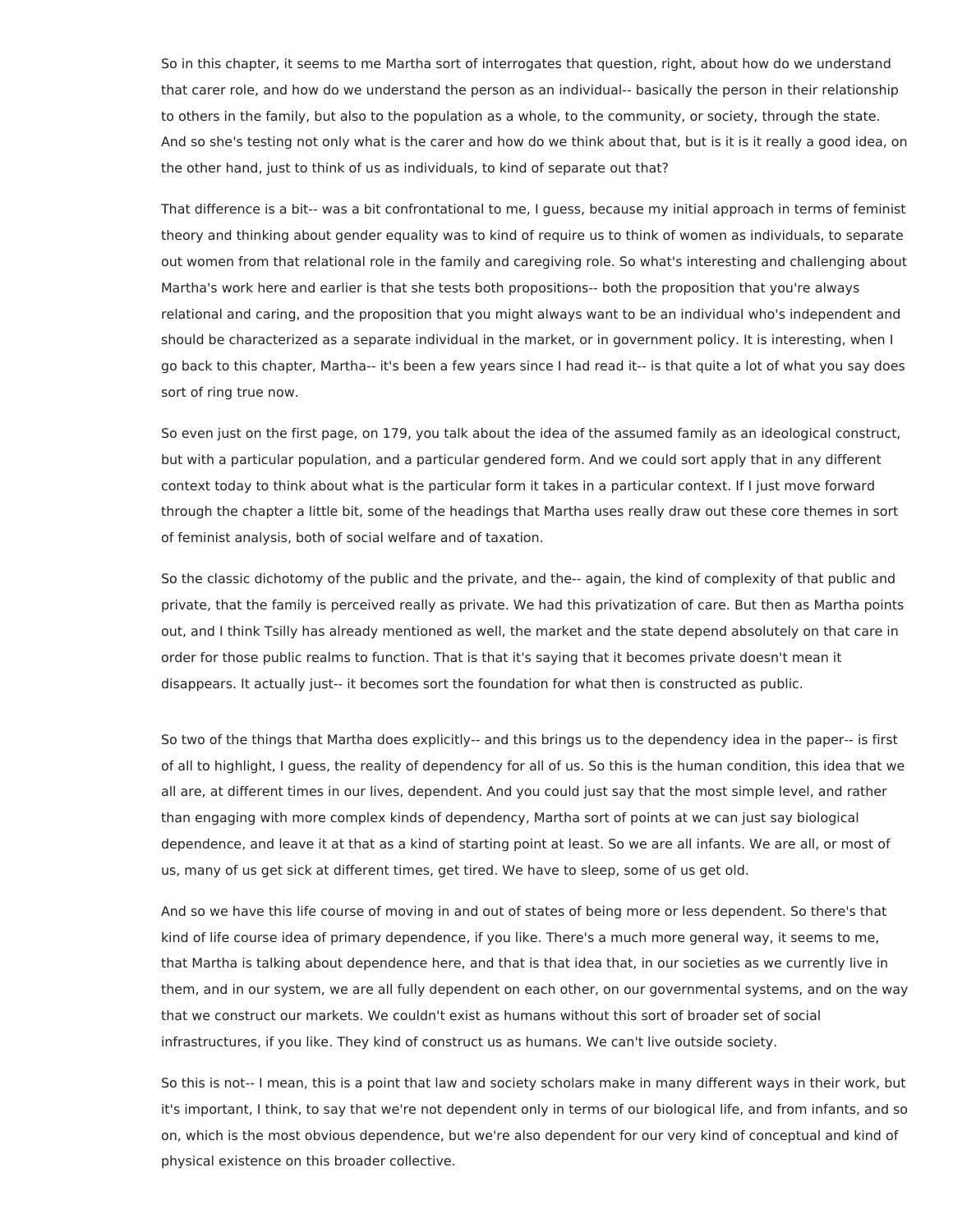Another important thing that I think Martha brings up here, which is really, of course, directly relevant to gender inequality-- driven by the fact that women do most of the care work even today in societies, both in the market, often underpaid, or in the home-- is this concept of derivative dependency. So to explicitly point out that the caretaker doing the labor is also dependent, because they are using their time and resources to care for others, that creates a derivative dependency. But that derivative dependency is something that should be a collective problem, and not just an individual problem.

And so, I think-- I haven't actually seen so much of that in other work, Martha, to make that explicit that this dependency is derivative, or kind of as we think of financial derivatives, or mathematical derivation, and stuff from the underlying biological dependency. So Martha sort of moves through those concepts. You have that heading of derivative dependency, and the basic gender equality point is that this is unjust, right? That we have this unjust and excessive burden of care and dependency that falls much more on women than men, but also we could observe on poor women, or on women of color.

So she sort points out that there is this sort of much more complex set of disadvantage that results from this derivative dependency when the collective fails to step up to provide the needed resources for the caregiver. And of course, she points out the foregone costs of the paid labor market, and so on, and the fact that we need the resources for that caregiving.

A couple of other interesting things that I want to highlight, and then I might sort of stop with the narrative, because again, I think people have probably looked at it, the chapter has an interesting section on subsidy. It's an interesting way of thinking about the problem that we-- we think of that as a financial subsidy, whether it's a tax concession, a tax expenditure, or whether it's a direct payment. But again, that sense that, in the collective, we are all subsidized now, right? Everybody lives subsidized lives.

And again, these are ways of articulating the problem that I think are a bit unique to Martha, and that are not ways that I've seen in so many other arenas. In terms of the relationship to tax, of course, I won't talk so much about the Independence point, though that's also-- there's a lot in this chapter, I think. In the last part of the chapter, Martha, of course, talks about the idea of a more active state. So how do we then respond to both the primary dependency that we all have as part of the human condition over our life course, and the derivative dependency that is a consequence of having people who must be caregivers, right? Give being-- caretakers actually is a word that I think you use more, Martha.

And so what is the role of the welfare state, or the system of allocation and distribution of resources, which is taxation, and then payment-- of payments out or else or for public goods. "The state must," to quote, again from Martha, "The state must use its regulatory and redistributive authority." The state is the legitimate locus for collective decision making, and it is its role to legitimately use that authority to address the lack of resourcing of those especially who have derivative dependence.

Taxes and then cash payments are obviously a very important way that states do do this. And in fact, modern states have become very good at it. It's not that they always choose to do it, though. We don't always choose, but we have a lot of techniques for doing this with financial distribution, and also public goods. So that's just very briefly on that particular reading.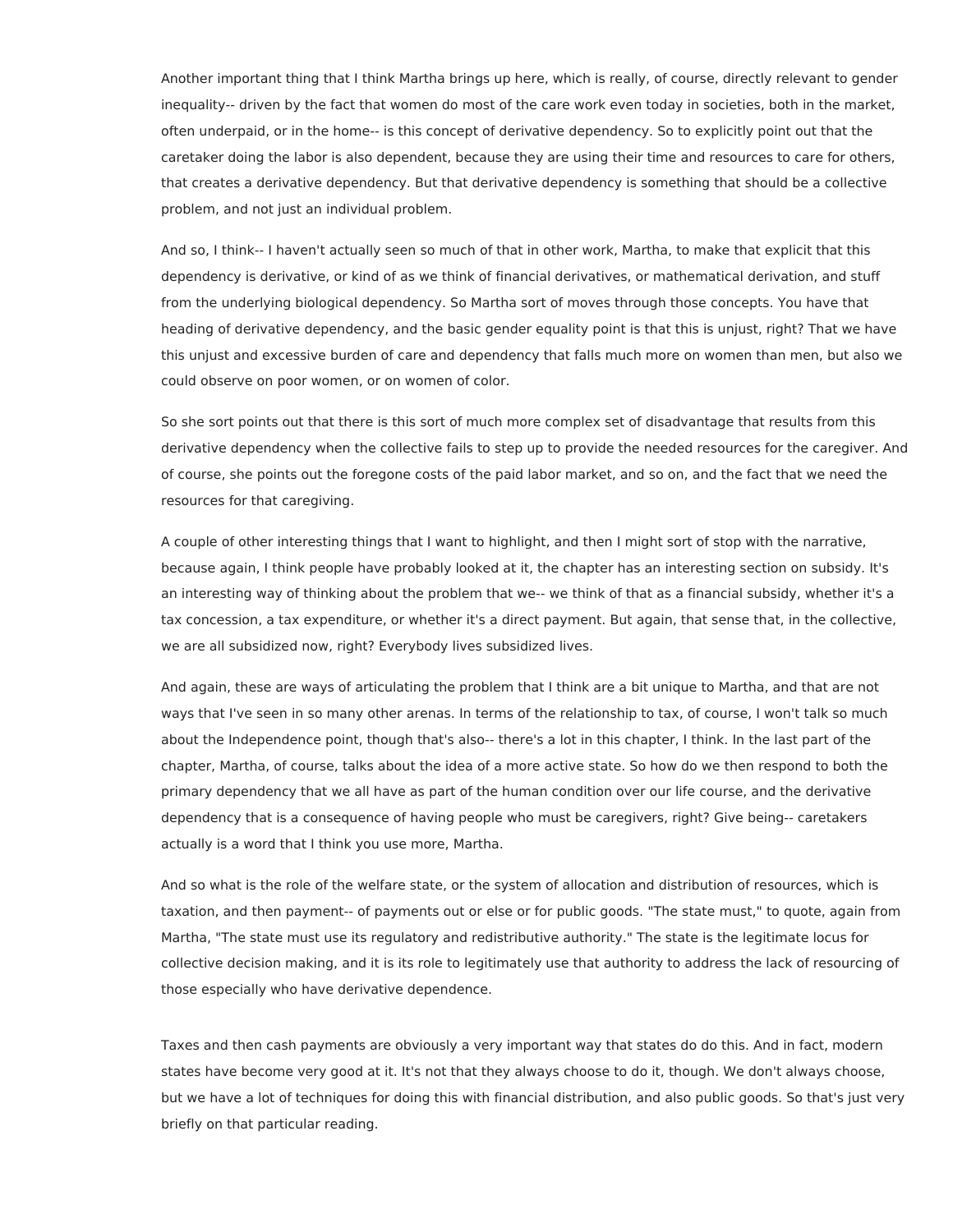In terms of the way that I've used it-- I'll just take a couple more minutes, I guess. Soon after I returned to Australia, I wrote a paper about domesticating tax reform, the family, and tax and transfer law in Australia. And one of the things I-- so I sort of looked at our income tax law, and the tax [INAUDIBLE], and how that appears to be individual-based, appears to recognize us as individuals who have market activity and income, but actually had embedded with it a whole range of ways in which women are embedded in this household, and in this hierarchical kind of breadwinner-caretaker dynamic.

And some of the things that actually Australia's welfare state was doing were sort of radical, and a bit different- not to idealize them, right? We still had a conservative government. We still had lots of constraints on our welfare system. But the welfare system had a very strong focus on the parent-child relationship as the most important relationship, rather than the sexual-family or breadwinner-homemaker relationship. And that contrasted quite strongly with the American welfare debates at the time, the welfare reform in the mid '90s-- reform, so-called- which was really punitive for low income single mothers in particular.

Ironically, we had a conservative government in Australia in the '90s, and then the 2000s, which nonetheless did pay reasonable financial support to single mothers, because it focused on the parent-child relationship. So I was trying to draw out these complexities, but I was really using Martha's work from her earlier books on the family, and then these sorts of ideas about dependency. For example, the aspirational statement, Martha, that I argue that we leave our aspirations for the traditional family form behind, and reimagine what should be our core family connection. So it's sort of drawing on that work.

The last thing I'll say is the most recent work I've been doing is a sort of big book about tax and government, and trying to think more collectively about what is the role of taxation in financing the state, and going back again to Adam Smith, and all these sort of canonical sources of tax theory. And I found a quote that just reminds me of Martha's work, that I do sort of have as a sort of an epigraph in the book. It comes from, I guess, a slightly less well known American economist-- I'm just trying to find it now as I'm talking to you-- who-- Colm was the name. Gerhard Colm, C-O-L-M, in the 1930s to 1950s in the US.

And he said, "The human ends of government are individual and collective at the same time." And this actually seems, to me, quite consistent with what Martha is doing. And so. I'm sort of trying to, again, always unpack that intersection between tax law, focusing on us as individual market actors, and the collective responsibility in how we use that system to raise finance for this kind of collective responsibility across the population.

So, look, I'm going to leave it there, Tsilly, as my introduction. I could obviously go on for hours, but I should stop, because it's the middle of the night, and I really would like to hear from Martha. So in terms of the development of it, Martha, I'm interested in your views about that, and also to hear from you more about how you're still thinking about these ideas of dependency, and how the project has evolved over time since my first encounters with them, I guess.

**TSILLY DAGAN:** Thank you, Miranda. Martha, the floor is yours.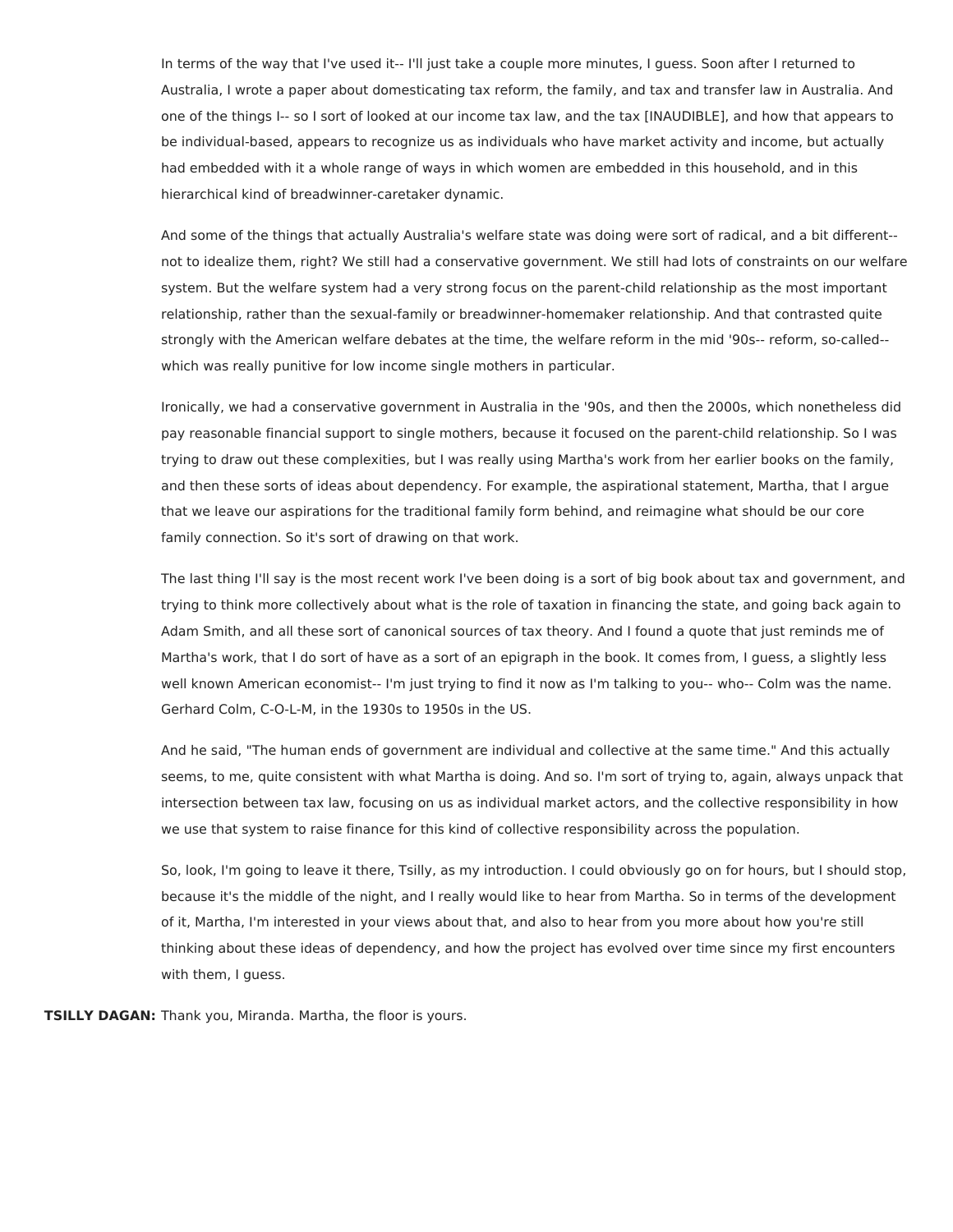**MARTHA FINEMAN:**

Well, I want to first thank everyone for having me here, and this was an unexpected invitation. So I'll get into that, but just a few initial responses to what Miranda began with. I no longer think about this as a gender project. In other words, what I've done as a feminist theorist is to leave behind the demographic aspects of feminism, the sex-based identity, and move on to the larger gender implications here not attached to sex, but rather social roles and functions. So it's about the politics of feminism, but not centering sex as central in understanding it as, essentially, a discrimination project. This is-- my current project is not a discrimination project, but rather a social justice project that doesn't require discrimination in order to mandate social response or state activity. So that's really important.

Secondly, I question the continued utility and value of concepts such as equality, liberty, independence, and autonomy, that in fact those make no sense, and lead to a certain logic that individualizes responsibility in a way that is inconsistent with a justice-- justice project. So just in initial responses. So I've really moved well beyond- and perhaps we'll see that as I speak further.

I also want to say that I am not a tax scholar, and I want to make that very clear. So this is like alien territory for me in many ways. My interest in tax has been pretty much confined or limited to looking at the rhetorical and ideological role that the tax system, as it's constructed, plays in the United States today. So the ideological construct of the taxpayer serves as a reason for not providing a robust social welfare system. It, or more appropriately he, provides the politically compelling justification for austerity measures. In other words, the taxpayer is here as this construct.

It is puzzling to me that wages or wealth are viewed as the property of this taxpayer, produced by some magical market forces that are somehow unrelated to the legal, social, political, and institutional processes that actually produce and distribute value and wealth in society. Our theories and policies revolve around the individual. Social context, and social contributions are obscured or ignored in the way that we think about this, and the taxpayer. This early piece begins my quest to rethink the process whereby wealth and value are generated and distributed in society, and it focuses on the institution of the family, and the social roles that are developed, or have been developed, within the family-- here, husband and wife, or breadwinner and caretaker, more appropriately.

First is the idea that the family is not a natural entity, but a social and political construct with a specific, assigned societal role and function. Importantly, the family is the way that we privatize dependency. In doing so-- in privatizing the dependency of the child, the elderly, the ill, and so forth-- we alleviate other societal institutions, particularly the market and the state, from responsibility in that regard. So they do not have to respond to dependency, since it's privatized within the family.

The second idea that I think is important is that dependency work, or caretaking that takes place in the family, is essentially societal preserving work. It is essential to the preservation and reproduction of society. It's necessary not only to the individual who's in need of care, but also essential to society itself-- to the well-being of society itself. Caretaking produces the citizen, the worker, the entrepreneur, the taxpayer, and so on, upon which society and non-family institutions rely. So that's an important part of this argument.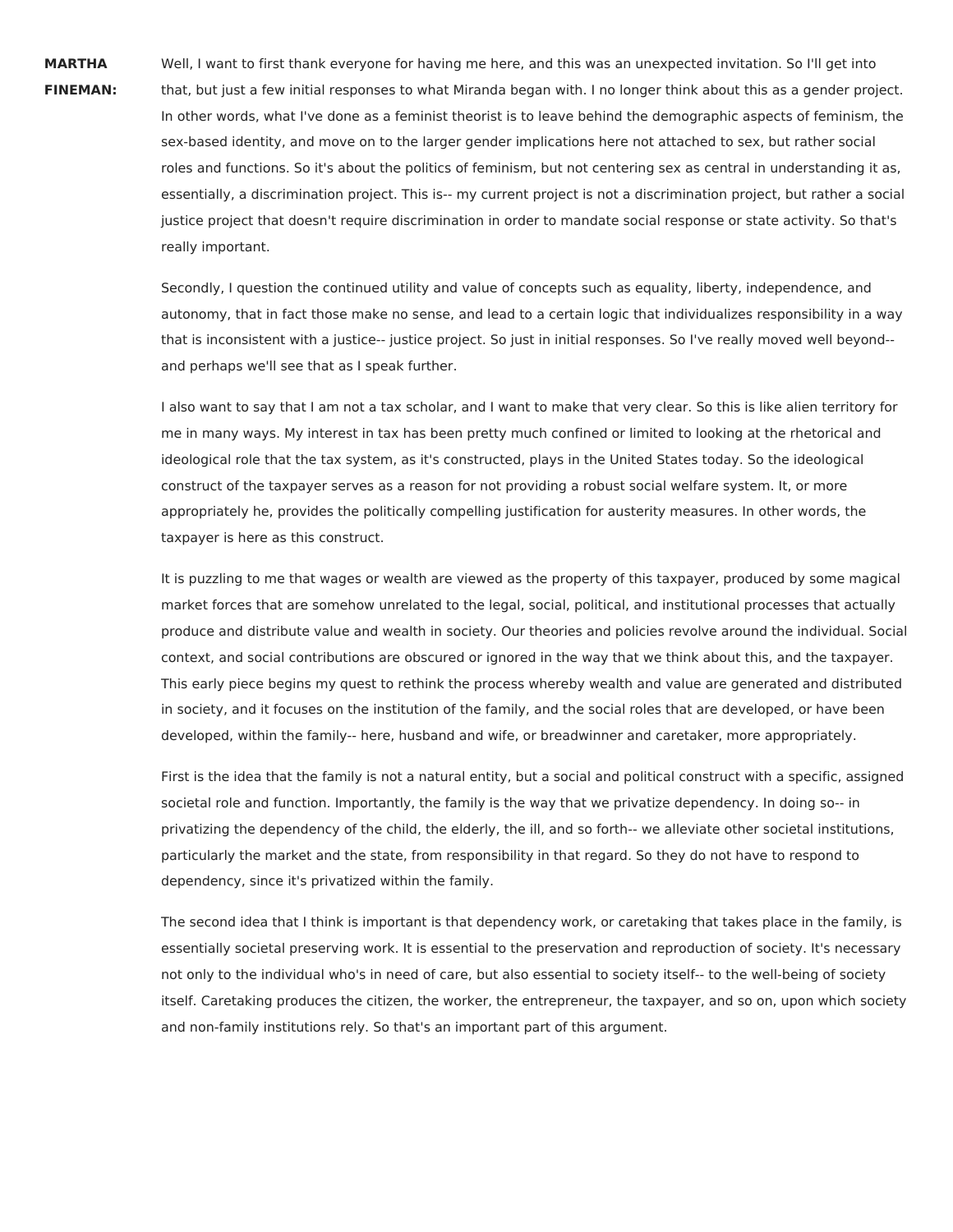Third, that caretaking labor, the social identity of caretaker, caretaking, is unrecognized and unrewarded within this privatized family, so that the work that's done by someone performing this social role of caretaker is unrecognized and rewarded. This should be understood as creating a social debt-- that labor should be understood as creating a social debt, a societal debt that is payable, owed and payable, by the rest of us collectively-- perhaps through the tax system, for example. In other words, this work should be compensated- recognized and compensated.

And in making this argument, I drew an analogy to the military. So individuals in their roles as draftees or volunteers serve society as soldiers-- our security as soldiers. But the resources they need to perform that vital role are provided collectively by society, by the politician and the taxpayer, and through the personnel and institutions that comprise the military infrastructure. In other words, their derivative dependency on resources is provided collectively through these other social identities and institutional arrangements.

The task of reproducing the next generation is no less essential. However, unlike the situation with the military, responsibility for and subsidy of that vital societal function has been privatized, assigned to the family, and within the family to those of us who served in the gendered roles of wife and mother-- at least at the time, I was thinking about them. So I argue that this is exploitive and unjust. The delegation of a vital social task should not mean the abdication of state or collective responsibility.

Now I wrote this original article in 1999, and I have further developed the ideas of dependency, and the relationship between dependency, and social institutions, and the idea of collective responsibility since in that 20 some year-- 20 some year period. And the basic premise, I think, is that dependency that I begin with now is that our dependency arises from the biological and developmental realities of the human body. So the place where we begin is with the ontological body, with the anthropological body, the universal body-- not with these notions, these abstract ideas of consent, liberty, equality, and so forth.

Now reasoning from the realities of the body, and not from these abstract notions of liberty, or equality, brings into focus the necessity of social structures, and our corresponding collective responsibility for those structures. It refocuses our critical analysis away from the individual to the institutional. Because we are fragile embodied beings, we are inevitably embedded beings, dependent on institutions and social structures throughout our lives. The realities of the body necessitate that we live in societal relations. They provide us with the resilience necessary not only to survive, but to thrive.

For that reason, the body should be seen as both the origin and the justification for society and its institutions. The fragility and dependency that inevitably is engendered by the body are the reasons we create families, communities, governing bodies, and other institutional structures. Now importantly, these structures that we create include more than just the family. They also-- or we are also dependent on the institutions of market, finance, politics, as well as health, education, and social welfare systems.

Significantly, these institutions are created through governing mechanisms using law and policies. They are creatures of law, shaped by family, corporate, contract, property, banking, employment, and other areas of law. They are also, incidentally, shaped by tax policy and law, and I want to come back to that in a bit.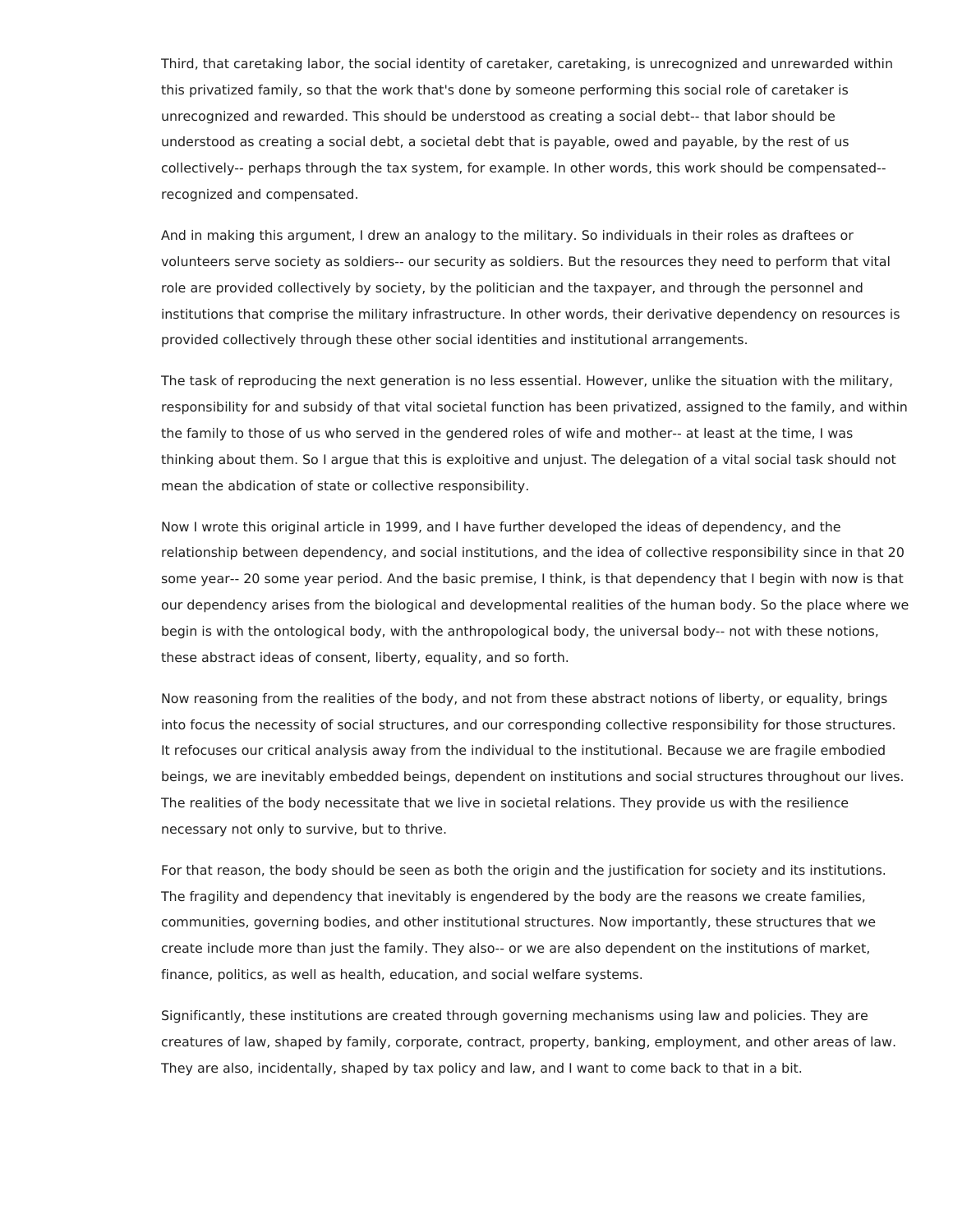These institutions are not inevitable in form, but influenced by history, culture, as well as power relations and politics. These institutions and relationships are mechanisms and distributions for the benefits of burdens of society. So they're mechanisms for the distribution of the benefits and burdens in society. Within them, individual complementary social identities are formed-- employer-employee, parent-child, shareholder-consumer, teacherstudent, doctor-patient, and so forth.

And these are often relationships of inevitable inequality. They serve different roles, complementary roles, and function that are unequal, requiring unequal distribution of responsibility. These institutions and identities provide the background conditions, the infrastructure for the day-to-day lives of all of us, of every individual, as well as the economic, cultural, and political reproduction of society. We do not escape these institutions. We all live within them. They are [INAUDIBLE] embedded within them.

They also serve as the mechanisms for production of wealth, value, subsidy, and support. These institutions allocate privilege and power, they distribute risk and reward, they confer recognition and structure accommodation. They are essential to the success or failure not only of the individual, but of society. They are also interrelated, symbolically organized, so success in one affects our ability to succeed in the others.

Success in the family affects our-- in the educational system affects our ability to prosper in the employment situation, which affects our finances, which affects our ability to form our own families, which affect-- and so on, and so on. These are symbiotically related. You cannot consider one institution without considering the others.

Tax effects everything, I have been told recently. [CHUCKLING] And I'm not disputing that, but I do wonder how tax fits into this framework. Can tax policy help to structure these primary institutions of distribution more justly? And if so, how? How can we use tax policy? What labor is undervalued within these institutions? Whose contribution within these institutions should count, and how much?

How can the tax system be used to build and sustain a vital social welfare system, a social welfare infrastructure that is valued as essential to the security of the nation as is the armed forces-- not something that is there if we have enough extra funds over and politics permit. Or the larger question, I guess, that I would like this group to consider. Can tax policy be part of a larger social justice project? So thank you.

- **TSILLY DAGAN:** Thanks, Martha. This was truly inspirational, so thank you for these comments. So before we open up for other comments, Miranda, would you would you like to jump in here?
- **MIRANDA STEWART:** I'm sorry. I won't say too much, actually, because I think it would be really interesting to have the discussion in the group. A couple of things to think about as I'm sort of going back and looking back at this paper again, Martha, as well as listening to your remarks. One of the things I didn't highlight about the paper when I did sort of that initial dipping into it was actually the political element. So one of the other interesting things Martha does under the heading, I think, is the responsive state, is you actually raise the question of how does one politically have the collective discussion, the public discussion needed to work out how to do this allocation of resources, or this redistribution, and subsidy-- shifting that subsidy we could say, perhaps.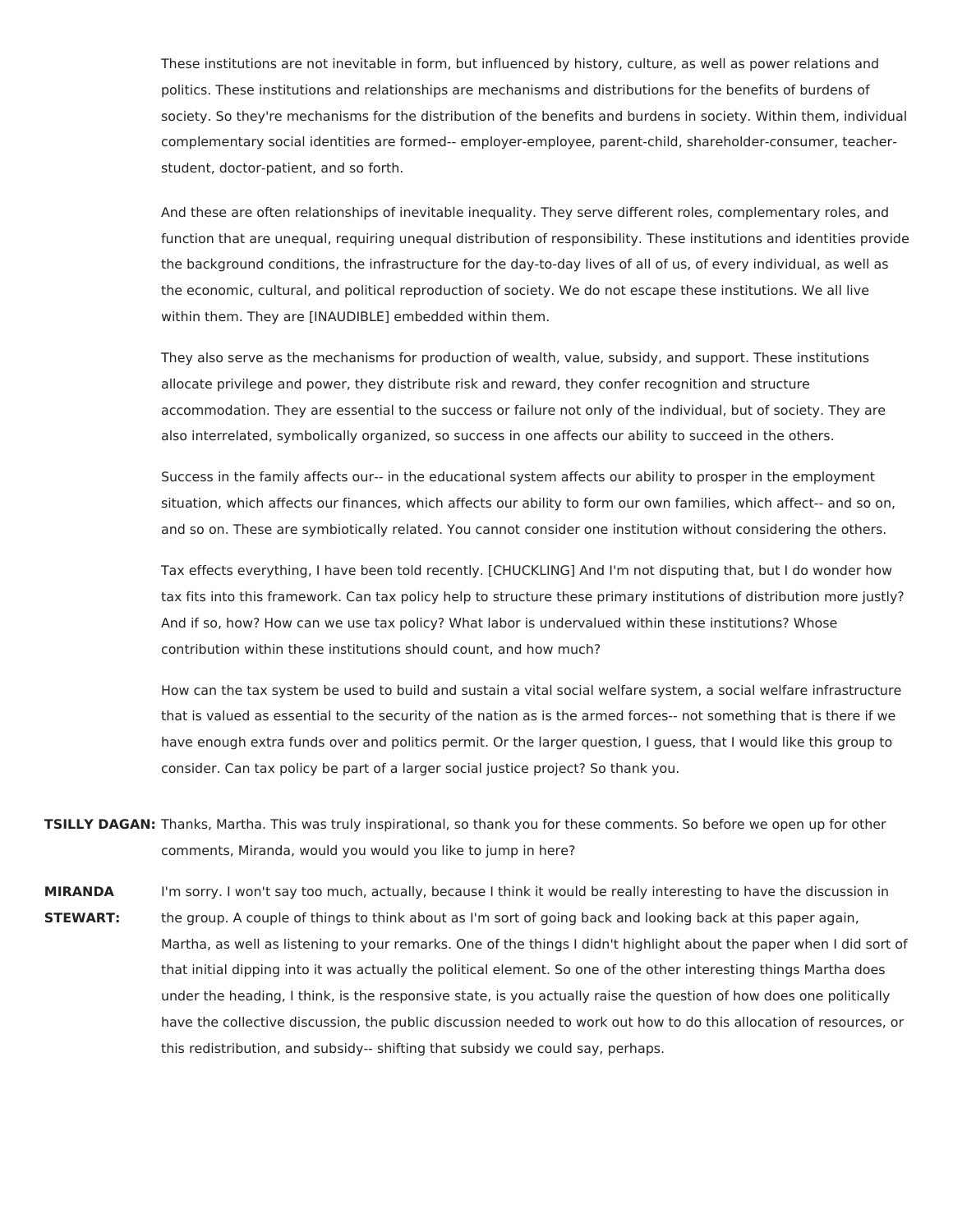And it does seem to me that taxation is inherently-- is a political process, as well as a social process. Of course, we could say everything is political, so trying to get away from that sort of relativism. There is something very uniquely and specifically political about taxation as a process for redistributing and reorganizing resources in society, and that makes it very frustrating. Many of us in the room will know the failure of tax reform, the challenges of vested interests, the terrible fights in the public domain about taxation.

So there's a lot of negatives, if you like, of something that is so highly and explicitly political, but it also seems to me to be the saving-- the important thing, one of the really important things about taxation, is that it is that political process. It might help. So one possible answer to your question, what's the role of tax in this process, might give us a space for that political debate about resources. It's one way in which the society can have that political and democratic debate.

Maybe I'm being too Pollyanna-ish about this. I'd be interested in what other people in the room think, or whether it's beyond hope, the politics of taxation. So that would be one comment, yeah.

**MARTHA FINEMAN:** So I just wanted to respond to that a little bit. One of the things that I'm trying to do is to make us rethink the concept of redistribution. So that when I talk about these institutions as being mechanisms distribution, this is the primary mechanism of original distribution. So it's through these institutions. Now part of the crafting these institutions in the initial sense of it is thinking about the ways that they will or won't be subsidized by law and by society-- so the corporation itself.

> The state subsidizes these institutions through their construction, giving them certain kinds of rights, and obligations, and so forth, and so on-- entitlements and so forth. So that if we focus on that, then it doesn't take us to after the money has been distributed, how do we redistribute it, because I think that's a loaded question in this particular political context. So if we focus instead on the many ways that the state is active in constructing, and subsidizing, and privileging these institutions-- the employer versus the employee, the corporation versus the consumer-- whatever it is, that look at these comparatively in the initial context. So it's not a matter of redoing something, but how do we do it initially.

And again, these are the mundane areas of law, corporation law, family law, employment law. How do we construct those, and what's the role of tax? And just in the way that we think about these relationships for tax policy in that regard.

**MIRANDA STEWART:** All right. I think just one more comment, Tsilly, and then I'll turn it over to you. I think that taxation-- it's interesting, that original idea. One might argue that tax is kind of constitutive of the state, so it is a kind of constitutional form of law. It constructs our political institutions in a real way. So I wouldn't think of taxation as just being about redistribution, although you're right that we often-- we very often do talk about tax and welfare in that way, that we are redistributing something that's already-- but there are many aspects of the way that taxation law constructs those relationships you've identified, employer-employee, parent-child, and so on, that it constitutes those in an original way.

**MARTHA FINEMAN:** So let's talk about it that way again. Rhetoric matters, framing matters when we're talking about critical theory, all of it-- how we approach the questions, what questions we raise suggests the answers to be provided and the way that we think about things. So I agree with you, but let's make that explicit.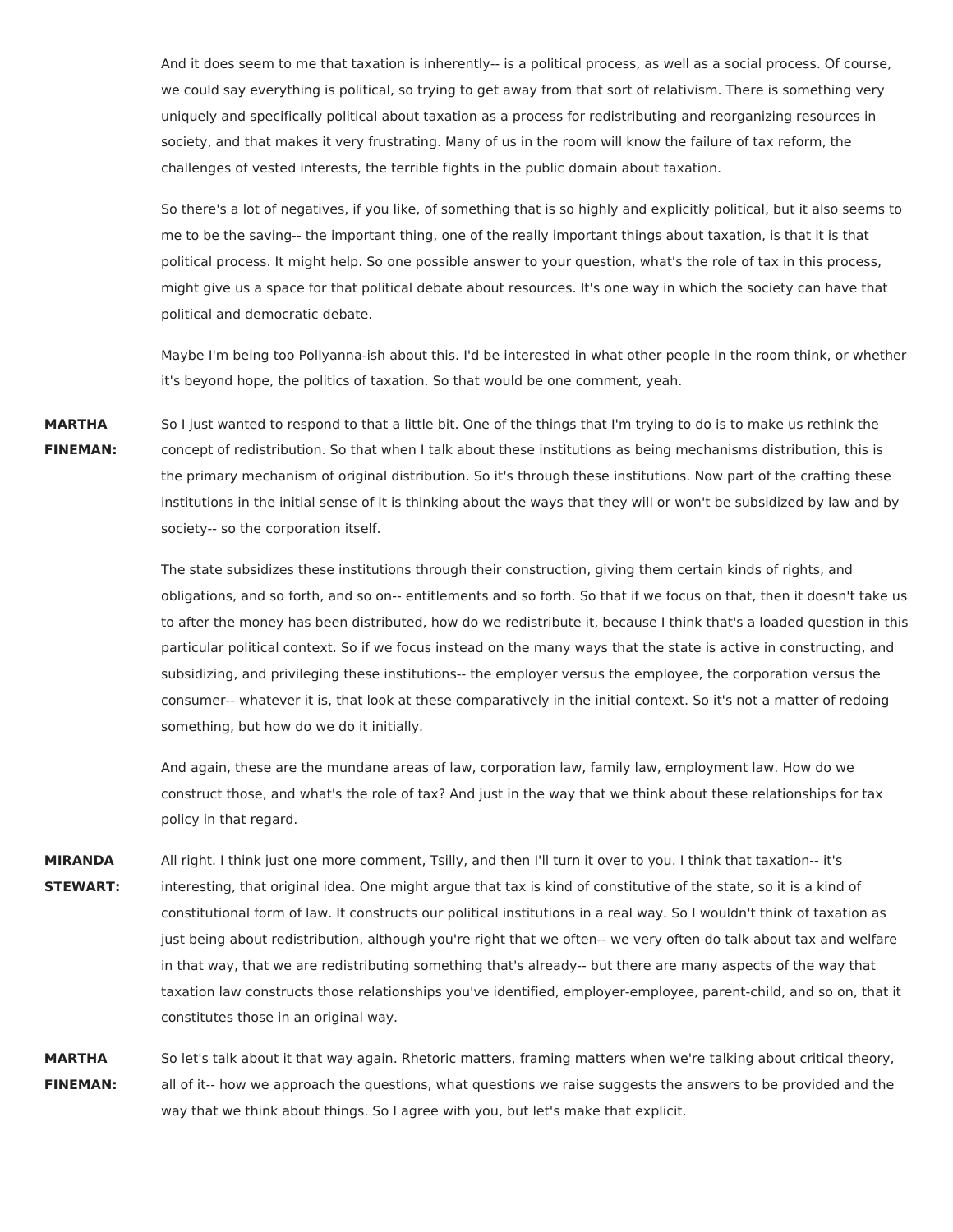**MIRANDA**

## **STEWART:**

**TSILLY DAGAN:** That was great. So before I turn to Ruth for some questions, I want to try and take a shot at some of Martha's questions at the very end of her comment, and I want to note two things. One is I completely agree with your distinction between predistribution and redistribution. I think that's key. And I also agree with Miranda when she talked about the constitutive factor of taxation. Miranda was alluding to the constitutive part that tax has in the state, but obviously, again, something that she hinted at, the tax system has a critical role in constituting the identity of taxpayers.

> And I don't think it's just rhetoric that we should look at. I think that the benefit of dealing with these issues of identity and of community through the tax system is because tax has a bite to it, right? It doesn't stop at rhetorics. It also allocates real resources. And so I just want to give you a very, very brief example of what do I mean by that.

So you mentioned two key concepts that I think are very fundamental to tax. One is the taxpayer, and the other is the market. So the taxpayer is, again, something that the tax system draws heavily on, but at the same time, it really constituates what it means, right? So when we talk about the taxpayer, we usually talk about-- we have some normative vision, or version of what is a taxpayer.

We talk about a person that's, for example, lives by her workplace, right, and has commuting expenses between home and work are disallowed, because they are considered private rather than business related. We also talk about the taxpayer as healthy, and thus any accommodation for disabilities, or exemptions for people with disabilities, are considered a tax expenditure or a subsidy, rather than something that should be looked at as a natural part of the income producing process.

And importantly for our purposes, something that Miranda and I have been writing extensively about, is child care, right? So the normative taxpayer doesn't have any caring responsibilities. And hence having children is a private choice, and thus the expenses allocated to that private choice are private rather than looking at it the other way around, and saying I'm first and foremost a mother, and therefore when I go to work, I have to incur some childcare costs, which are part of my business expenditures, right, and therefore should be deductible. So that's just one realm in which it could be relevant, but obviously there are many other realms in which this identity feature of taxation is highly relevant.

And then, about the market, I completely agree with your analysis, which I found extremely important. The market is-- there's nothing natural about the market, right? Or you call it magical, or even the myth of the invisible hand of the market. And I think that's a key issue in tax policy, because many of us tend to skip the first- - or foundational part, and treat our incomes or our wealth as ours, right? While if we really think very seriously about that, because the market is constructed by society-- and I'm a market person, I fully support the market. I think this is one of the most ingenious are institutions of society, and yet the very establishment of the market should not overlook the fact that it in itself allocates resources in a very specific way, and tax has a major role in continuously reallocating those resources.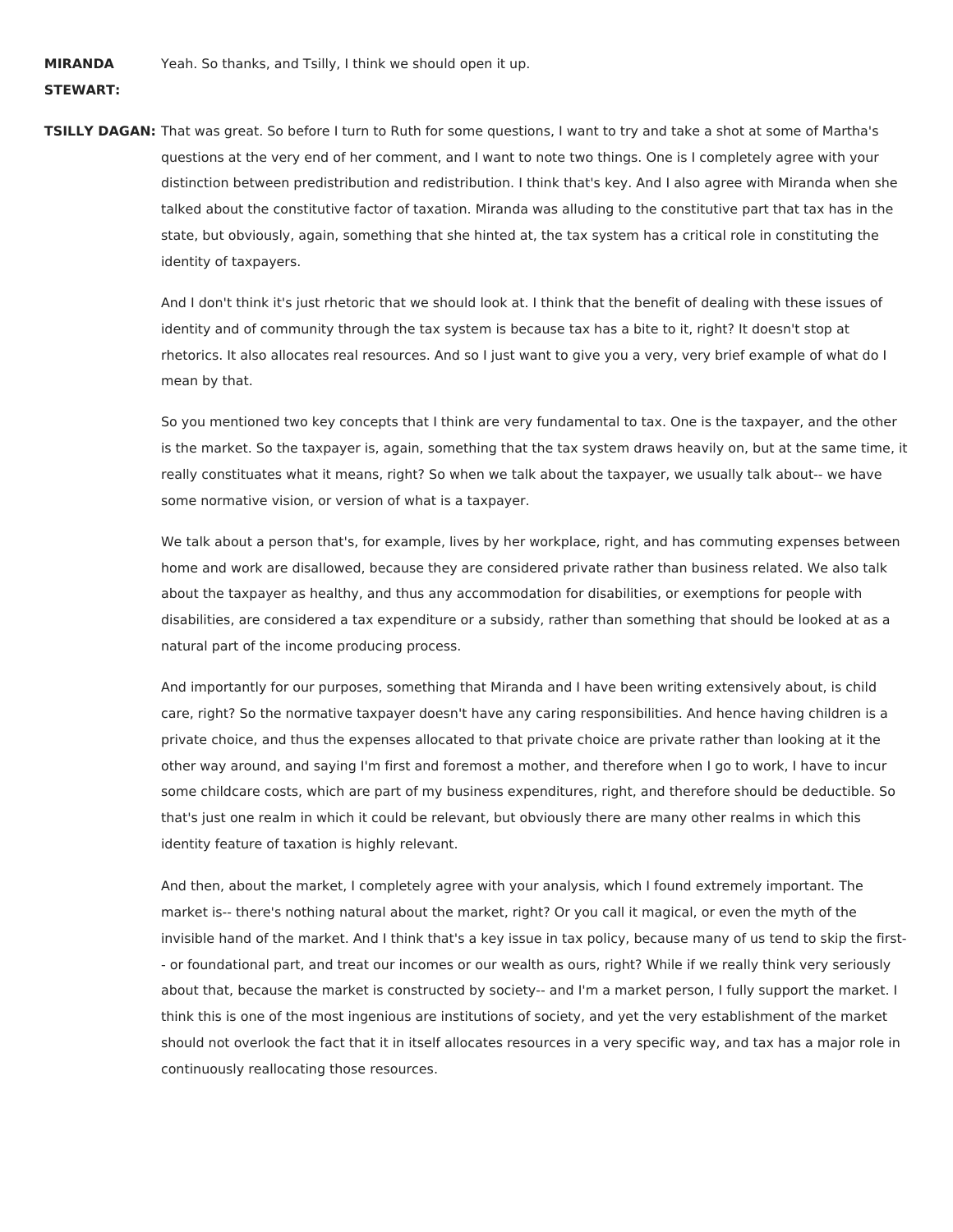So we talk about the progressive system as one part of this, but I think you're absolutely right that we should look at other areas of our life, and identities, and communities as part of this reallocation mechanism that the tax should certainly be part of. So just a first take at that, and I'm sure others will have other takes on your very interesting question. So Ruth, would you like to come in here?

**RUTH MASON:** Yeah, so this discussion has been very rich, and I want to just take a step back and maybe point out some things that I've learned from it, and then and then bring it back to tax. So Martha, in your work, and I think just in this conversation, you've highlighted a couple of things that I think are really important, and not always intuitive. So one is this really interesting distinction that you're drawing between, for lack of a better term, mind and body, right?

> So you go back to-- back as far as political philosophy goes, so we own something by mixing our labor with a very individualistic mind-based account. And you're saying, well no, we need to function, focus on the body. And once we do, we realize that there's all this dependency, and then all of these obligations arise out of the dependency.

> The other thing that you're focusing on is-- so I think the body, can't get away from the body. Who can resist you? The body matters.

**MARTHA** [INAUDIBLE]

## **FINEMAN:**

**RUTH MASON:** [INAUDIBLE]. But there's another aspect, another premise of your argument, that I think is easier to resist in part, and that's the idea that we should perpetuate society, right. And so if you take a radically individualistic approach, maybe you don't need to perpetuate society. Maybe we can-- that is, if you look at demographic trends, and we see the carers, right, and those who have been assigned the role of caring, jettisoning the part of caring that's-- that it's possible to jettison, right. They're not-- people aren't getting married. People aren't having children, right? Birth rates are falling. Marriage rates are falling.

> It is-- does your work mean that we should be fighting those trends, and encouraging more natalist policies, for example? So that's a question. And then just to-- we've got so many issues out on the table now, but I want to get out one more. So you have this public-private distinction, and you say that we relegate caregiving responsibilities to the private sphere. And that's a social choice that has profound effects, because then those responsibilities get re-delegated within the private sphere to mostly women, right, and that women get impressed-- socially impressed-- into uncompensated labor.

> This saps their energy, it takes them out of marketplace activities, it permanently reduces their sweat equity, and makes them, in your terms, derivatively dependent. I'm sympathetic to this account. I think it's a real credit to you and the other feminist legal scholars that what seemed like a radical idea at the time that you wrote it now seems like an idea about which there's widespread consensus.

But I want to think about this public-private distinction, and this touches, to, on Miranda's points about the individual versus the collective. And the public-private distinction is, I don't think you view that as it's self constructed. So the problem with the delegation to the private isn't that-- isn't the private sphere doesn't exist, right. It's just that within the private you get a re-delegation? Is that--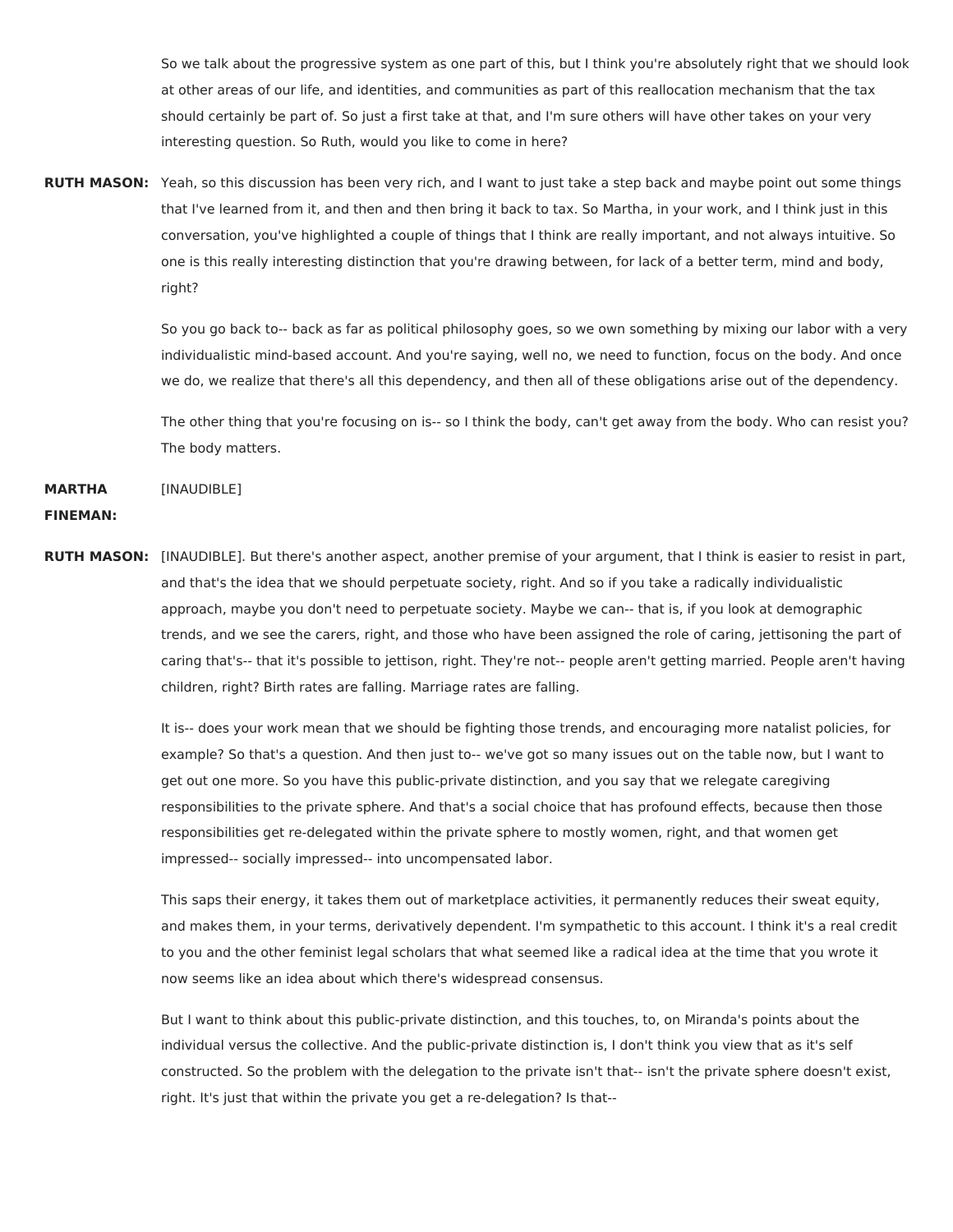**MARTHA FINEMAN:** That's not how I would think about it. And so I could take your various points here. Let me if I can remember what they were. First of all, the notion of the libertarians response-- even libertarians, even Hobbes, believed that you needed the state to perform some functions, right, because there could be threats to the individual, if in fact there weren't collective responses, or security responses, for example. Even a libertarian would in order to enforce the sacrosanct contract, or protect property, you need state mechanisms, you need courts, you need police, you need so forth and so on.

So what I want to suggest is that same security level is also evident when we're talking about having an infrastructure that really recognizes the social reproduction of society. So if you don't have a new generation, you won't have the individuals to fill the employment, and we face this. I mean, we solved this in part in the United States by immigration. So you bring people, but you need to reproduce society, you need to reproduce the working force.

You need to reproduce the people who are going to care for us in our old age. You need to reproduce these social actors, the doctors, the educators, the so forth and so on. So if society doesn't do that, it will fail and that's what happens to societies. And then we'll be-- the Proud Boys will take over, and all sorts of fun things like that. So I think that it's useful to think about, again, the work that is done by this ideological rhetoric of individualism, which is nonsense to begin with.

Which brings me to the point, too, I do not believe that the private-public sector is natural or inevitable. I think it's totally constructed. And I think that, again, it's done by the state delegating what are essentially social reproductive functions to various mediating institutions, be they the workplace, or the family, or the educational system, or whatever it is. And at best, what we have are quasi-private institutions.

But the question that I would ask is, if we're talking about an essentially state function, the reproduction of society, whose values, or what values are going to operate in this institution that's being created as quote, private? I mean, this question arises in the prison context, in the educational context, more and more in just daily life. When we privatize or say, OK, we're turning this over to individuals rather than to the collective, what values then-- is it the profit motive, is it efficiency, or do we actually care about things like equitable distribution, and justice, and so forth and so on? So I do think that that's there.

The other thing, the social identities part of this is extremely important, because again, these social identities, I would place them outside of the traditional way that we think about identities in the context of discrimination. So the problem with caretaking within the family is not that it's assigned to women. So the family has a social role, and that affects-- the social role assigned to the family naturally affects the social identities within the family. So the family's responsibilities are going to affect what those social roles within the family are.

But caretaking is the problem. It's not the identity of the caretaker, whether they're a male or female, or otherwise, but rather that the rest of our society, the other institutions, don't recognize, and accommodate, and respond to the needs of the caretaker. And it doesn't really depend on whether that caretaker is male or female. And again, I think it's really important to deal with these social identities-- employer-employee, parent-child, taxpayer-beneficiary, whatever those are.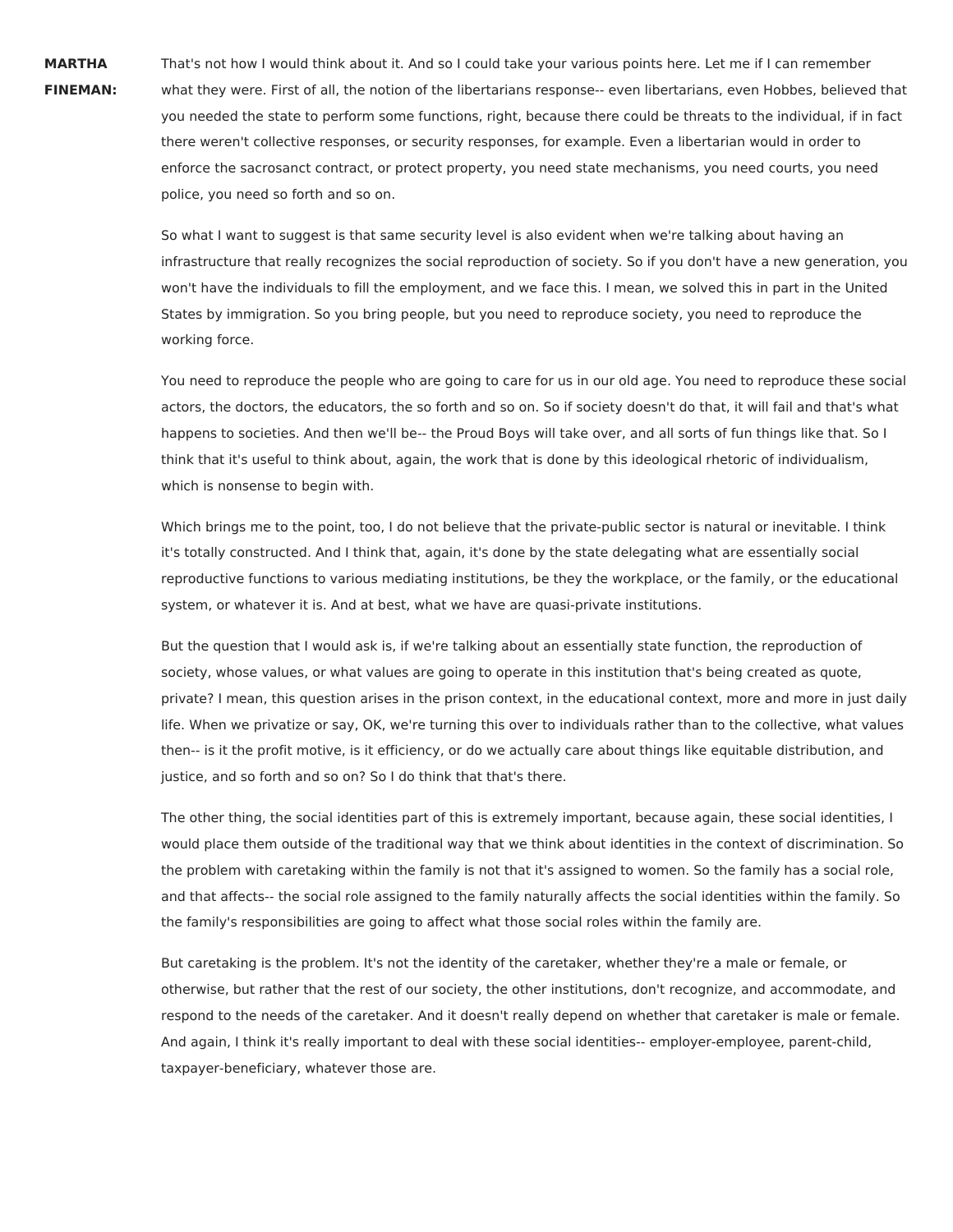It's really important to do that, because it moves us away from this concept of oh, that's discrimination on the basis of sex, for example. So the solution then is, oh, let's make it equal, because these relationships quite often are not and should not be equal relationships. There is no equality between parent and child. There's no equality between doctor and patient.

I mean, we pretend there is, but what that does is to actually obscure what should be unequal allocations of responsibility. Who has access to institutional resources? Who has better knowledge, who's better prepared to deal with this? What should be their responsibility, then, in dealing with the other? So it just puts us in a totally different footing in regard to the way that we're going to shape these institutions, and the identities within them. I don't if that responds to all your questions.

- **RUTH MASON:** That was great, and I think we have quite a healthy queue now, so I want to make sure others get a chance. Thank you.
- **TSILLY DAGAN:** Excellent. So let me move-- open the floor to others. [? Hayden, ?] also known as John Vella, I guess you're joining from John's computer. So please.
- **AUDIENCE:** Not quite sure how that happened. Thank you very much. This has been fantastic, and I've really enjoyed it. Something that you said remind-- the comments you were making about changing the language and rhetoric around redistribution really reminded me of at least my take on the Myth of Ownership, the book by Nagel and Murphy, and kind of making this argument that the idea of pre-tax income is an irrelevant moral category.

And so when we're really thinking about justice outcomes, we should be focusing on what happens after tax. And really, the movement from pre-tax to after tax is not a particularly morally relevant one, and I think that ties in quite closely to this idea of it's not like this distribution, and then we're redistributing through taxes and subsidies. It's kind of all constitutive of the outcome. But I also think that points to the essential problem about trying to change the rhetoric, which is that tax, by its nature, goes from pre-tax to post-tax.

And so, trying to speak about that process in a way that really kind of shifts the rhetoric is difficult beyond just focusing on how the outcomes change at the end of the day. Are we making carers better off, or are we making them worse off compared to where they are now? Thanks.

**MIRANDA STEWART:** I might just jump in now. I'm sure, Martha, you've got the book. So theMyth of Ownership, I'm not sure if you're familiar with Liam Murphy and Thomas Nagel's book, but that might be something of interest to you, Martha, if you wanted to explore some of the tax stuff. The interesting thing that I think about that, and it does have a relationship back to my comments about tax-- Tsilly saying tax has an edge to it, and my comments about tax as a highly political sort of set of acts and processes, is that I agree with you, we should be thinking about these broader institutions, but we also have to work with what mechanisms and processes we have in society, and tax being one of those.

> And the reality is that if you do not acknowledge that people think of their income as their own, if we could put it that way-- that their own property, or their own-- you fail to see the way people change their behavior in the tax system. So the reality is that people do change their taxable income, because they change their behavior. They tax plan, they tax avoid.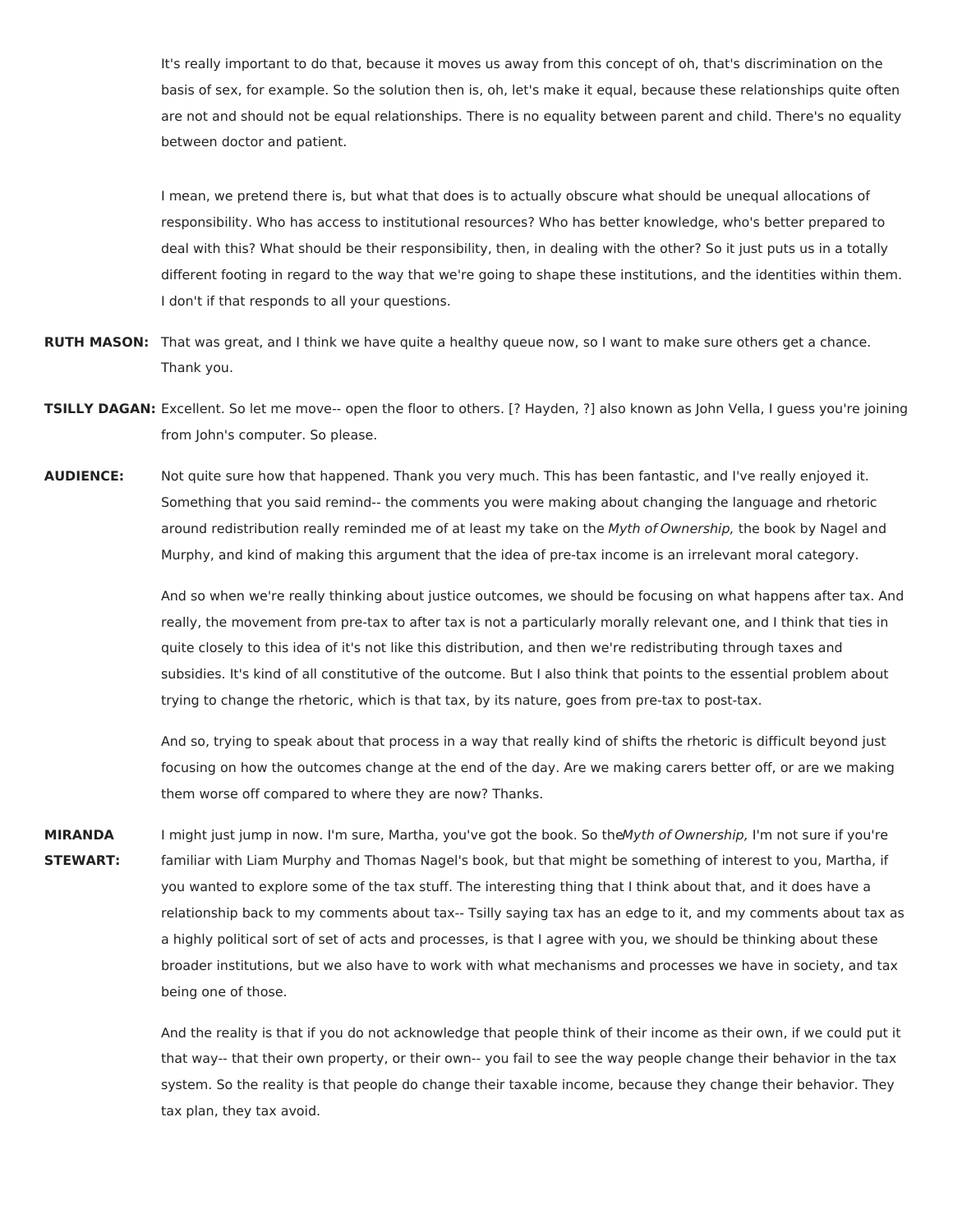In order to do that, they have to start with something that, in law, is pre-tax income-- is something gross, something that the market generates. And so this is both an advantage and a disadvantage of thinking in a tax law frame, is that you actually-- the advantage is get to look at how people actually can behave, and change, and manipulate their pre and post-tax outcomes, which is real resources as they hit the road-- who gets what resources and how. So that's an advantage, but I'll leave you to go on down the queue, I guess.

**MARTHA FINEMAN:** Just, can I say one thing about that? It's of interest to me-- and this is a United States perspective-- that we readily accept, or at least for the most part, the idea of minimum wage, but not the idea of maximum wage, for example, which I think is a place to start. But also, what counts as a debit, and what counts as a credit? What counts as a cost, and when we think about things like deductions-- so why is your labor force viewed as an expense rather than an asset?

> I think that there's, again, just different ways of thinking about things. But mostly, what's required is not just focusing on tax law itself, but the way the tax policy also shapes the way we think about the corporation, the way we think about the employment relationship. So it comes into play in many different ways, not just on the tax policy itself. So [INAUDIBLE].

**TSILLY DAGAN:** Absolutely. Andy?

**ANDREW HAYASHI:** Can you hear me OK? Yeah, OK. Thank you to you both. This is really wonderful, and I particularly enjoyed the chapter that Miranda assigned. It gave me a lot to think about. I was struck by the same thing I think Ruth was, and I wanted to hear I think a little bit more about that-- the grounding the collectivization of care taking responsibilities, and sort of social reproduction. And it made me wonder just along those lines, like how far-- how much that gets you.

> So it seems intuitive enough that child care can be justified on that basis. But you could, I think, pretty easily imagine a society that doesn't take very much care of the elderly at all, and that might be immoral and terrible, and it may be a cruel society, but it certainly wouldn't cause society to collapse, and you can sort of infill with immigrants, right? And so in a world where people cross borders, I was wondering how many of these caretaking responsibilities you think can be collectivized on the basis of social reproduction. It wasn't obvious to me that that many could.

**MARTHA FINEMAN:** Yeah, again, I don't want to focus just on caretaking. Again, the theory begins with the family as the institution where it's most evident that we are dependent on care from others, and that's what we're dependent upon, but it doesn't end there. And again, that's why it encompasses-- the theory now encompasses all institutions. So also essential to the reproduction of society is a healthy population. So that is the health care system.

> We have to have an educated population. And in fact, one of the stunning statistics that I recently read in the United States is that more than half of the adult population in the United States cannot read and comprehend on a sixth grade level. What does that mean for the politics? What does that mean for the ability of our citizens to process complex information about things like COVID, or the environmental crisis, and what are the implications from that inability for the success-- the future success of our society?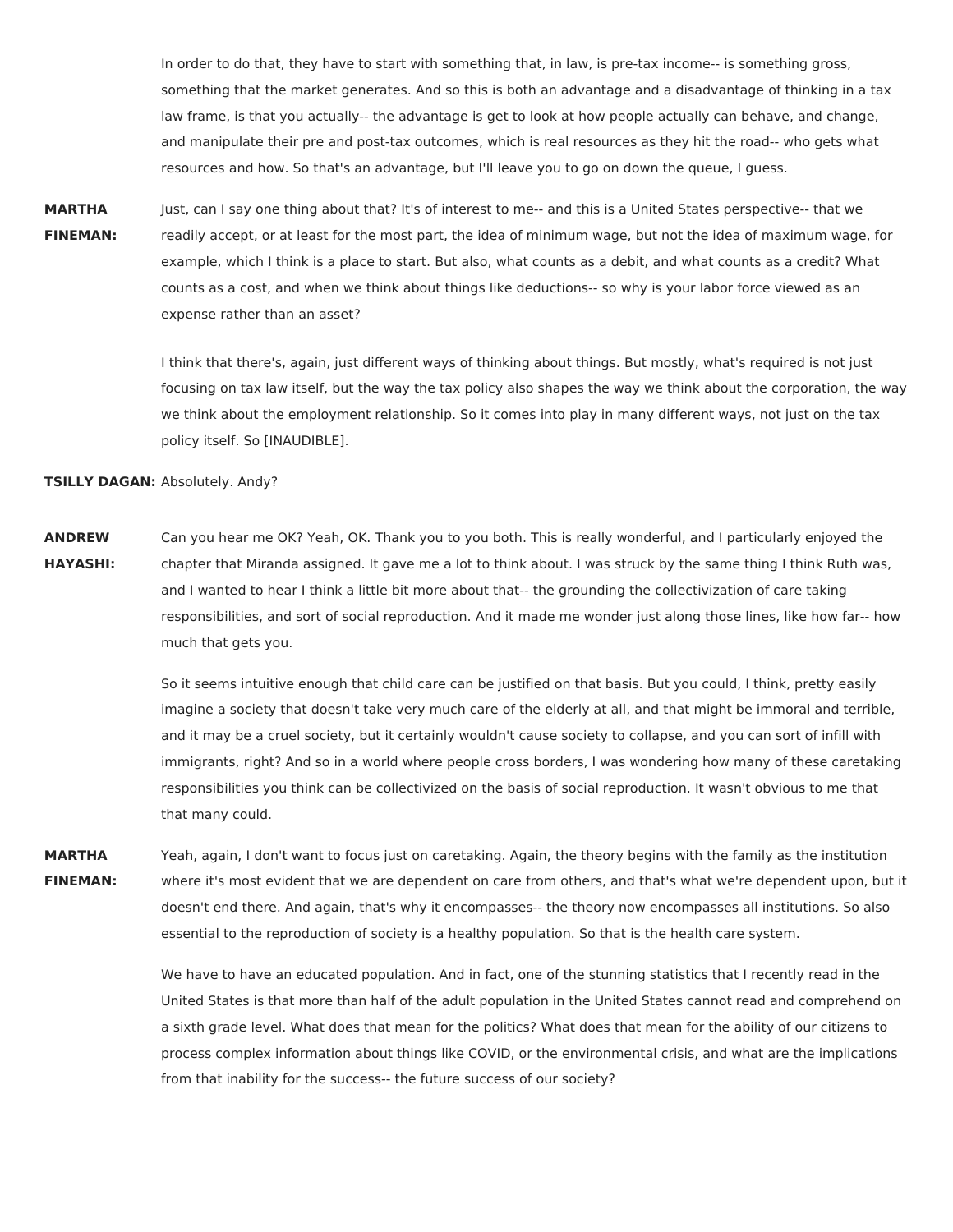So it's all of these institutions, our employment system we rely on to distribute benefits-- not only wages, but also access to health care, feelings of worth and dignity. I mean, what happens when our employment system is not functioning very well? So again, the initial piece 23 years ago focused on the family, but we have to think about all of these institutions in that context. All of these institutions actually are integral parts of the reproduction of society, and they have a role to play. And if they don't function, then society is going to suffer.

So you can say, so what, I'm great. I can always move to New Zealand or something, but it's [INAUDIBLE] everybody.

**MIRANDA** No, you can't. The border is closed now.

## **STEWART:**

**MARTHA** Good for you.

**FINEMAN:**

**MIRANDA** No. Well, in Australia, we reopened. So you can come here, but I'm sorry. I'm interrupting.

**STEWART:**

**TSILLY DAGAN:** Well, thank you. [INAUDIBLE]?

**MIRANDA STEWART:** Can I just make one-- sorry, I'm--

## [INTERPOSING VOICES]

I'm keen to hear from [INAUDIBLE], so sorry about that. But just to come back to your age care point there that you raised, Andy, and I am thinking quite a lot about this issue of fertility decline. Ruth mentioned it as well. I mean in some countries, it's much more extreme than in others. Korea, the fertility rate is 0.9. In Australia, it's 1.6, which is considerably lower than even predicted five years-- ago more like 1.9. These are all below replacement.

I mean, countries like Australia and the US strong migration-- net migration countries, but actually the world over, right, we have fertility decline. It is kind of quite an interesting existential question to me about how much society cares actually about reproducing society. Like I don't think that's just a libertarian question, and I do believe quite strongly that taxation has a-- actually a really important role to play in that reproduction of society, that it's one of the ways in which we collectively commit to that. And so then I worry if the tax system becomes less resilient as well.

So I do think these things are connected, and the demography stuff is quite challenging. It's the families of writ large, if you like, across the population. Sorry, but please go ahead, Theodore.

**TSILLY DAGAN:** Yeah. Thank you. Ted, please.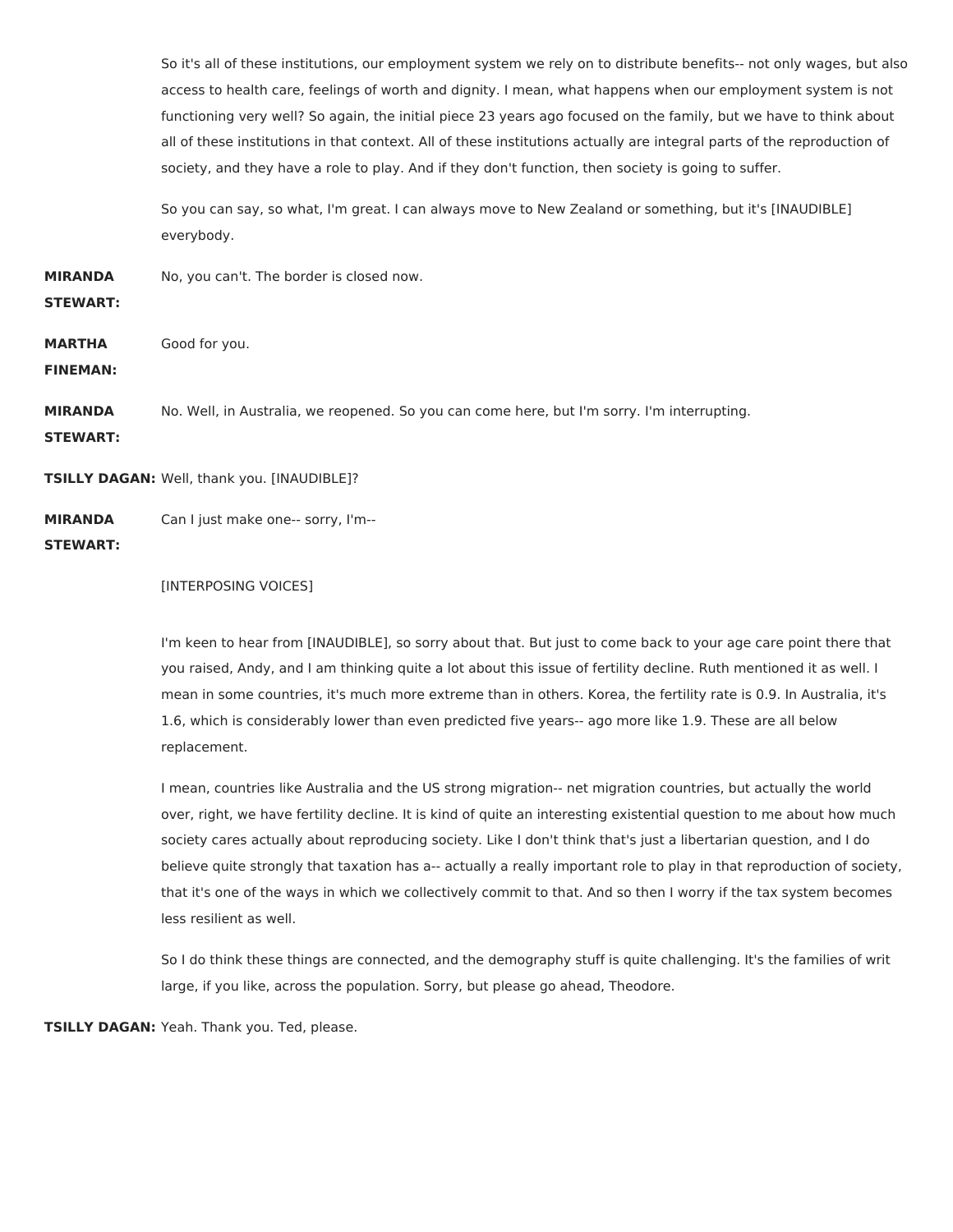**THEODORE SETO:** Sure. So I wanted to follow up on what I thought was one of Martha's most important comments, which is that the way that we talk about these issues really, really matters. And I'm going to speak here from an American perspective. I'm not as familiar with how these conversations go on in Australia, or let's say the EU, but here the way we talk about child rearing is very, very heavily-- in tax-- it's very, very heavily influenced by the way economists talk about it.

> And economists-- interestingly enough, most of them are male-- treat childcare as leisure. It's not labor. So they distinguish between labor and leisure. Labor is good, and leisure is not so good, because it doesn't increase GDP, and childcare is leisure. This then is a corollary, which Tsilly referred to a little bit earlier, which is, childcare is treated as consumption. It's not treated as productive at all.

> And you see this in the American system, for example, in the EITC-- the earned income tax credit, which is our principal safety net. In order to get the EITC, you must do something productive. You must work. And what counts is work?

> Well, childcare does not count as productive or as work in our system. So the vocabulary that we've adopted from economists has really serious implications in the policies that we currently implement on the ground. I published an article some time ago sort of focusing in on this, and it was called, "Does The Income Tax Cause Parents To Spend Too Much Time With Their Children?" Because that is the assumption underlying, for example, James Mirrlees's analysis. Mirrlees, who is a very progressive kind of guy, categorized childcare as leisure.

> And one of the concerns that underlay-- that underlie-- that founds his analysis of optimal tax rates was that if we tax people too much, they will go and do things like, for example, take care of their children, which is-- according to economists-- not a good thing. So again, we need to find ways, I think, of reframing the economic foundation of our analysis in ways that are more consistent with treating child care as a societal process, not just an individual consumption process.

- **TSILLY DAGAN:** Thank you. We have two more people on the line, and I was wondering whether you would like to short-- to very briefly refer to-- reply to Ted, and then maybe we can take Asa and Sandy's questions combined. Would this be a good idea?
- **MARTHA** Are you talking to me?

**FINEMAN:**

**TSILLY DAGAN:** Yeah. Martha and Miranda both. Briefly.

**MIRANDA** Go ahead, Martha. Yeah.

**STEWART:**

**MARTHA FINEMAN:** I was just going to say, I recently have started to ask my students to imagine what our social policy would look like and our institutions and law would look like if we started from the presumption that everything should begin with the best interests of the child. How would we, in fact, construct our social institutions with them? And it's produced a lot of really interesting things. So that comment reminded me actually of that. Again, the framing, the value, what's presented first, which both defines what we focus on-- both defines the questions we ask, and the solutions that we seek.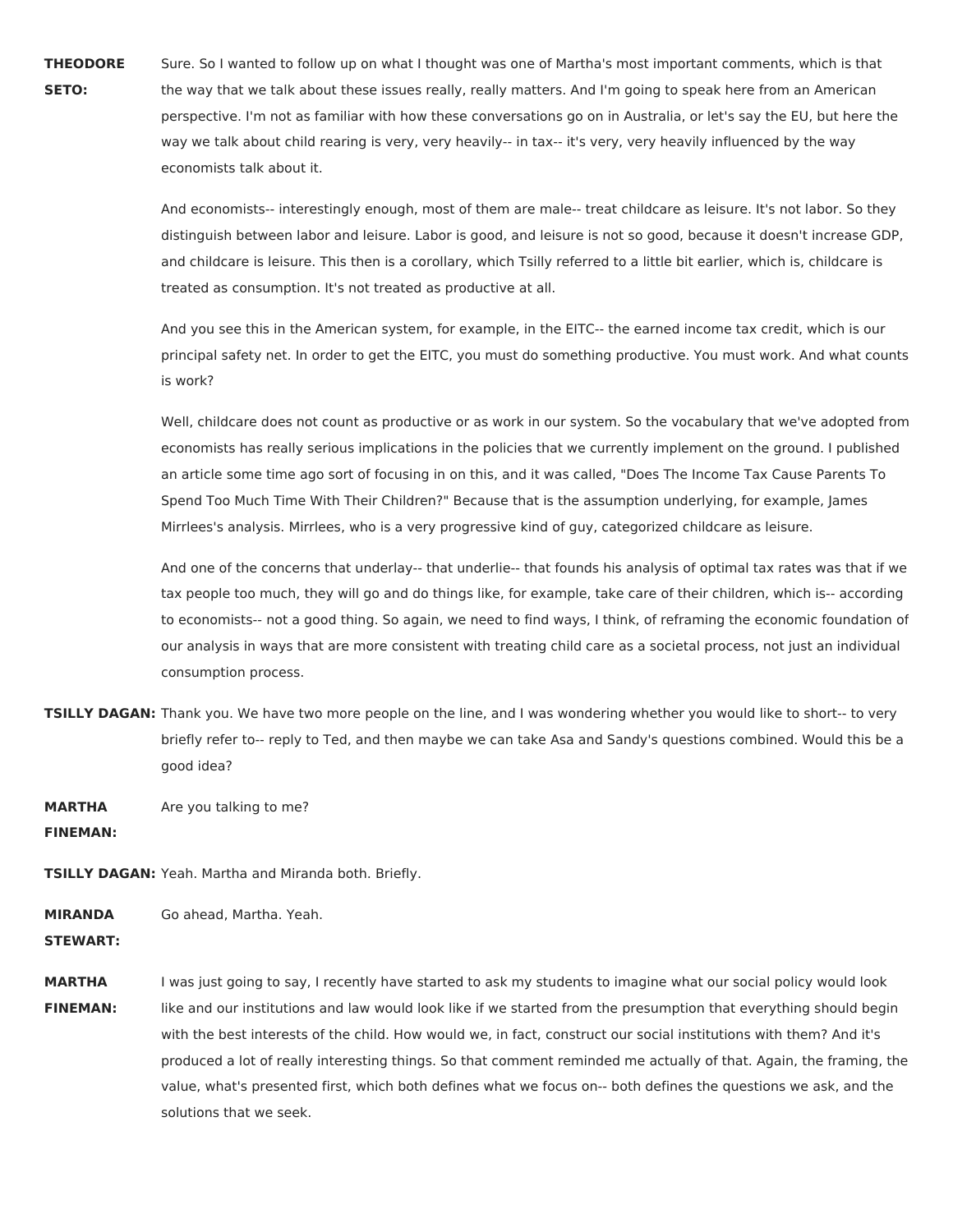So if we begin with the frame of independence, autonomy, blah, blah, blah, that's one thing. If we begin rather with the body, and dependency, and again, that-- different kinds of questions are asked, and different kinds of answers suggests themselves. So I'm going to look at Theodore's-- look up Theodore's paper.

**MIRANDA STEWART:** Yes. [INAUDIBLE] that's right. There is a quick-- so one way that I suppose some feminist scholars have started to respond to the childcare as consumption, that analysis you had, is actually to redescribe it as investment. So this is a bit like Martha redefining the expensing of labor with labor as an asset, right, start to recharacterize that, and the sort of demographic fertility story is part of that, you know, that idea of investment in the future.

> I'm not sure how successful we've been. There's some people, advocates here in Australia, who have also been adopting that word, infrastructure-- social infrastructure. So instead of we're just talking about roads and bridges, we're also of course talking about kids. That sort of thing.

**TSILLY DAGAN:** Thanks. I had a ton of commodification questions, but then I'm going to turn to Asa. Thanks for joining us. Please.

**ASA GUNNARSSON:** communicate with a lot of other sciences. I mean, you take-- this is a discussion if you were cross-disciplinary And thank you for a very interesting discussion, and it's good that what I see in your work, Martha, is that you with economists, with sociologists, with those in politics. This is the fundament where you discuss the problems about gender inequality, and why-- and what is the kind of basis of-- what has captured women in poverty, in subordination, in all types of sectors in society.

> So what-- I want to say something. I mean, we reach out to these questions from our different legal cultures, and we get trapped in-- and we get onto different positions, because of course, in Sweden, we really have decided about the parental leave insurance, that is really resource, the caregiving in the traditional family. But that is just one little thing, and it can easily be changed with a new government, and so on.

But I think that our responsibility here is to be a part of changing the narrative. And there I also agree with Ted that is, as I've been doing this gender and taxation for a long time now, I mean, there is hope. I mean, you're eating-- slowly, you're eating into the, and reach out to those institutions that you never thought would raise these questions at all, like the IMF, There's was [INAUDIBLE], and so on. And all the other conservative, organizations like the European Association of Tax Law Professors seems to be forced now to take up the task about gender and taxation.

So of course, one way of finding a kind of base, I think, take it out to kind of concentrate on what would be the children's perspective, you could also think about the human rights perspective, because there are some kind of fundaments of what we think is a civil society. And it has been a bit modernized now, or kind of updated, in relation to the pandemic. And of course, also when we now are on the brink to a third World War, there is like- human rights needs to be more substantive to kind of change the playing field, because that we know that if women kind of-- the women-- the women's work, like the caregiving, will continue to be low valued in monetary terms, and not a part of the public narrative.

I mean, then we just going to be more and more poor. It's not going to be a society for the future. It's not going to be a sustainable future at all. So that is something that is come into the-- there you have an opening in the tax policy narrative, and maybe you can change the playing field, who has the power over the narrative. That is a very big question now in the world. So that's my comment.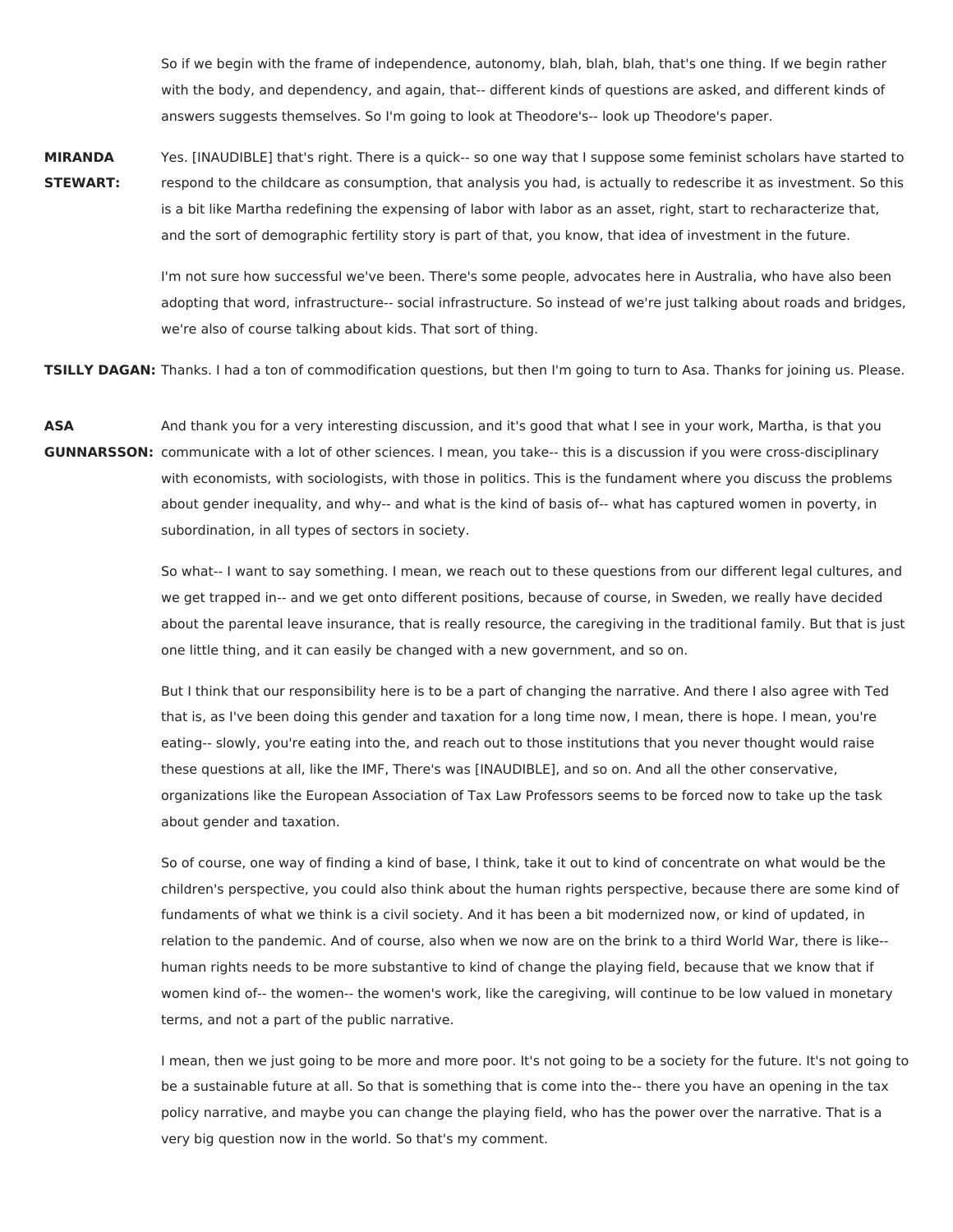**TSILLY DAGAN:** Thanks. That's OK, I'll turn to Sandy Fredman now, and then give the floor back to Martha and Miranda. Sandy, please. Thanks for joining us.

**SANDY**

**FREDMAN:** Yes. Thanks so much for convening this great event, and I've just been so fascinated to hear this discussion also not being a tax lawyer, but coming at this from many from decades now of work on the way in which caregiving, caretaking for women affects their role in the family and their role in the labor market, coming at it from a feminist perspective. So I was particularly interested in your point, Martha, about the need for caretakers to have the resources, to have-- to do their caretaking.

> But what I wanted to now, my question is about the COVID pandemic, and the climate emergency, which has blown open the family as an institution, where work migrated back into the family, childcare and all other kinds of caretaking. And from the data that we see, it's still the women who do most of that caretaking. But on the other side, paid caretaking, caregivers have been, on the one hand even more important. But on the other hand, even less valued, both in terms of their own health, and the kind of pay that they got during the pandemic.

> So my question with that plus the climate emergency is it's more and more clear that caretaking is a collective responsibility. We could not get through the pandemic or-- in principle at least, or the climate emergency without us all taking care of the environment, taking care of each other's health, taking care of the future of the planet.

> And yet at the same time, the market rhetoric and the overwhelming ideology of the market is, in a way, even more salient at this particular point. So I'm glad to hear, Asa, that there is some hope. But on the other hand, I think these two-- in a way, this period that we're going through has polarized-- has on the one hand shown importance of care. On the other hand, even more the lack of valuing of care and caretaking in all these ways. So I just wondered how you think we could really genuinely change the discourse when this moment [INAUDIBLE] so little about the discourse has been changed.

**TSILLY DAGAN:** Wonderful. Thank you very much. Martha, can we start with you please? You're muted. [INAUDIBLE]. Sorry.

**MARTHA FINEMAN:** I was saying, I want to actually combine the two comments in a way and make this as short as possible. I am deeply suspicious of human rights discourse solving our problems. It's highly individualistic. It really focuses on the relationship between the state and the individual. And I think what we have to do is to rather focus-- I mean, although there's loads of concern. That's all constitutional law, and all this. Again, we have to focus not only on that, but primarily on what is it, how did these institutions shape their relationship we have as with individuals, with each other.

> And again, these are the day-to-day relationships within these social identities that we really have to focus on. And this isn't a matter of human rights. This is a matter, again, of employment law, contract law, family law- these mundane areas that are not resolvable by these grand principles like rights, and equality, and so forth and so on.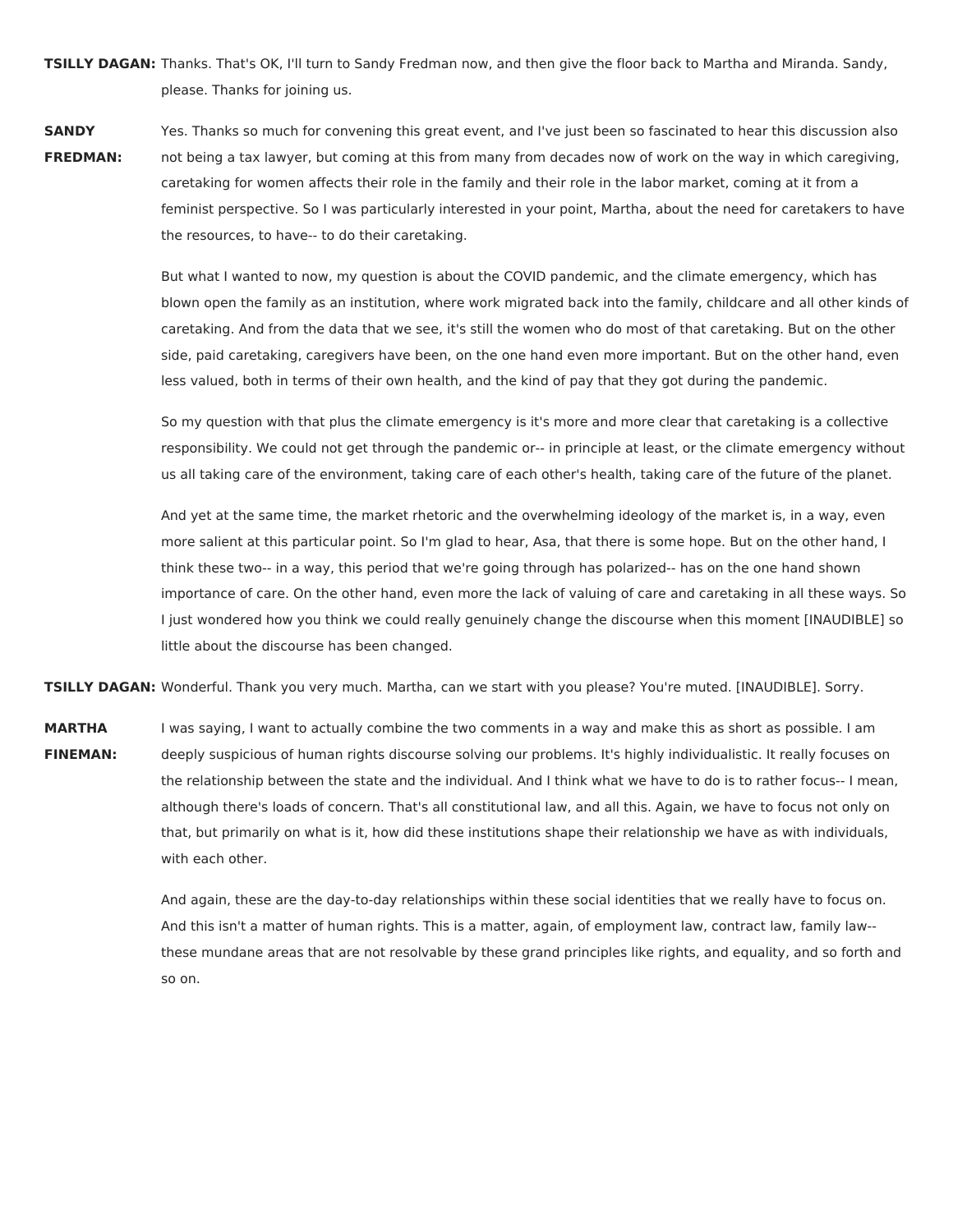And then back to the question of COVID. I've been doing some work-- and I'll be glad to share it-- on the COVID crisis, but one of the problems with COVID is, in fact, that the way it's been presented by public health people is to individualize and compartmentalize the problems with COVID, to talk about specific populations as particularly vulnerable and susceptible to COVID, which in fact removes the whole idea of the collective impact. So that's one thing. And I think that that's problematic, and where it actually ended up is with individuals then asserting their rights to go without masks, or their rights to not be vaccinated-- or again, the rights paradigm, the individual against the collective need, particularly when the collective is defined in this fragmented way, as only some populations-- again, bringing it into this discrimination context.

I think the other thing about COVID, that if we look at it as a positive, is that one of the things that it's shown us is in fact that our system of valuing-- of contributions by workers-- is really seriously flawed. So the essential worker, I mean, we have to rethink who is essential workers in the context of COVID. The supermarket personnel, the person who puts the goods on-- the truck driver who delivers the goods. These are essential workers in the context of COVID, and we haven't even begun to integrate those realizations into the way that we think about, again, how we value things in society, whose labor, whose contributions are rewarded, and whose are facilitated, whose are supported, accommodated-- and we really have to begin to, again, rethink these fundamental relationships.

**TSILLY DAGAN:** Thanks so much. So Miranda, before we let you go get some sleep, would you please give us some concluding remarks and answers to Asa and Sandy?

**MIRANDA STEWART:** Thank you, Tsilly. I'm conscious in my part of the world it's 12:34 AM. I'm actually wide awake. It's been a very exciting conversation. I can see Hayden's laughing, because he knows what it's like to be at this side of the world, and then the other side of the world, and online in the middle of the night. So I will be brief.

> I've just put into the chat-- I'll just send it-- the quote that I said from Gerhard Colm from this paper from 1936 that I use in my recent book, because I was just reminded of it again from Martha's comment about COVID somehow being pitting the individual against the collective, and perhaps Sandy's comments about the negative, or the battle that appears, as well as the optimistic idea. And to kind of continually insist that the human ends of government are individual and collective at the same time, that we are always both of these things in this collective.

And I do, again, to kind of come back to Martha's question about what is the role of tax policy, or how can we think about it. There's lots of different ways, and certainly [INAUDIBLE] work on the commodification role of tax actually in relation to the market is-- in constituting us as consumers, or workers, or so on is important. But it does seem to me that the taxation does connect the individual and the collective.

It's one of our legal and political processes that forces that connection, and that's why it's so uncomfortable. Right, that's why people don't like it. That's why it's always challenging to change. So that's also its promise, I suppose.